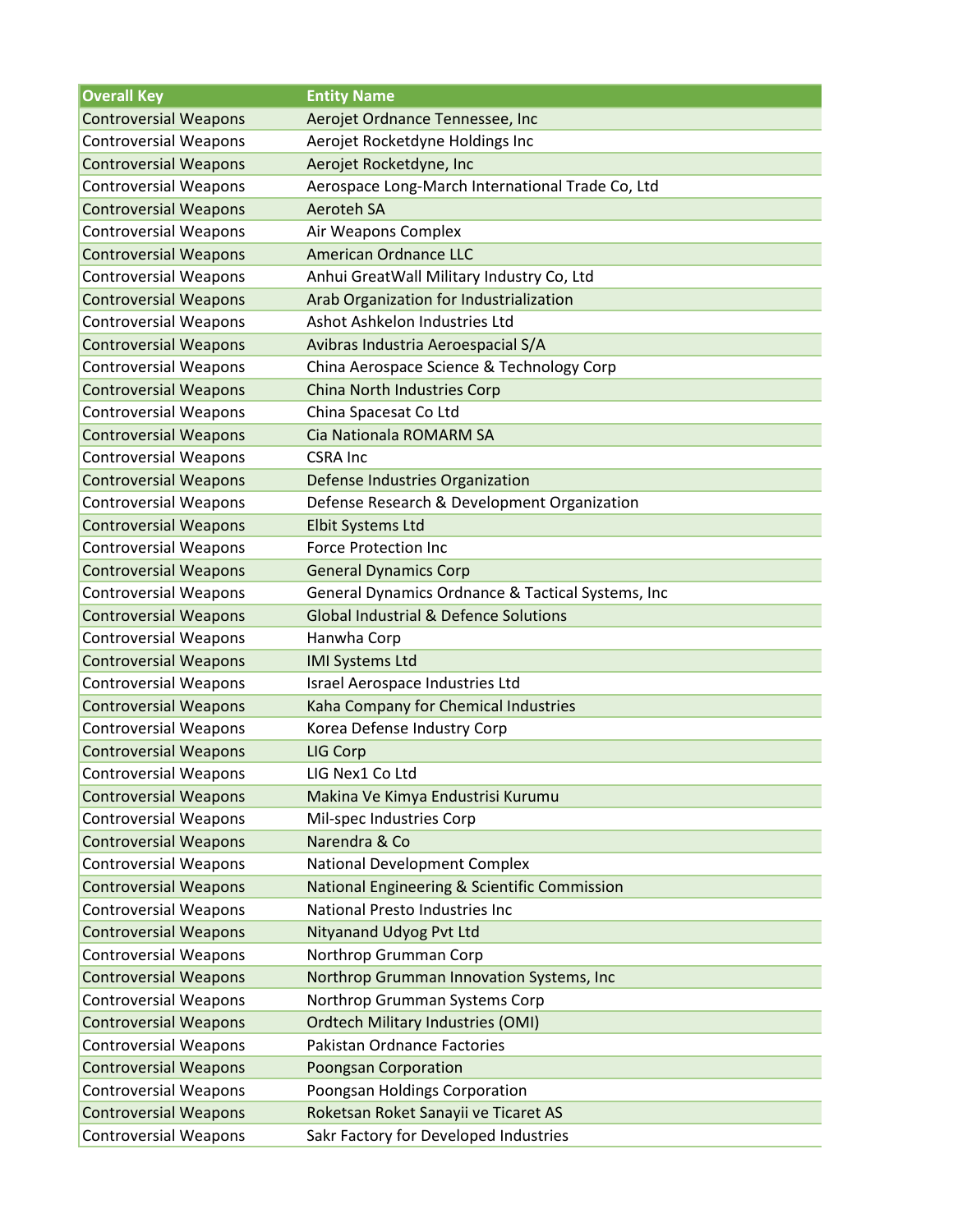| <b>Controversial Weapons</b> | Saymar Ltd                                               |
|------------------------------|----------------------------------------------------------|
| <b>Controversial Weapons</b> | Sichuan Aerospace Industrial Group Co, Ltd               |
| <b>Controversial Weapons</b> | <b>SNT DYNAMICS Co, Ltd</b>                              |
| <b>Controversial Weapons</b> | SNT Holdings Co, Ltd                                     |
| <b>Controversial Weapons</b> | <b>Synthetic Moulders Ltd</b>                            |
| <b>Controversial Weapons</b> | Tasko Corp                                               |
| <b>Controversial Weapons</b> | The Day & Zimmermann Group, Inc                          |
| <b>Controversial Weapons</b> | The Indian Ordnance Factories Organisation               |
| <b>Controversial Weapons</b> | Yugoimport-SDPR                                          |
| Country                      | <b>Belarus</b>                                           |
| Country                      | <b>Central African Republic</b>                          |
| Country                      | Democratic Republic of Congo                             |
| Country                      | Eritrea                                                  |
| Country                      | Iran                                                     |
| Country                      | Libya                                                    |
| Country                      | Myanmar                                                  |
| Country                      | North Korea                                              |
| Country                      | Russia                                                   |
| Country                      | Somalia                                                  |
| Country                      | South Sudan                                              |
| Country                      | Sudan                                                    |
| Country                      | Syria                                                    |
| Country                      | Venezuela                                                |
| Country                      | Zimbabwe                                                 |
| <b>Human Rights</b>          | <b>Abrau-Durso PJSC</b>                                  |
| Human Rights                 | Academician VP Makeyev State Rocket OJSC                 |
| <b>Human Rights</b>          | <b>Aeroflot-Russian Airlines PJSC</b>                    |
| Human Rights                 | Afrikantov Experimental Design Bureau for Mechanical Eng |
| <b>Human Rights</b>          | <b>Alrosa Finance SA</b>                                 |
| Human Rights                 | <b>ALROSA PJSC</b>                                       |
| <b>Human Rights</b>          | Bank St. Petersburg PJSC                                 |
| Human Rights                 | <b>Bashneft PJSOC</b>                                    |
| <b>Human Rights</b>          | <b>BELON OAO</b>                                         |
| Human Rights                 | <b>Beluga Group</b>                                      |
| <b>Human Rights</b>          | Brunswick Rail Ltd.                                      |
| Human Rights                 | <b>CBOM Finance Plc</b>                                  |
| <b>Human Rights</b>          | Central Design Bureau for Marine Engineering "Rubin"     |
| Human Rights                 | Central Telegraph PJSC                                   |
| <b>Human Rights</b>          | <b>Chelyabinsk Pipe-Rolling Plant PJSC</b>               |
| Human Rights                 | Cherkizovo Group PJSC                                    |
| <b>Human Rights</b>          | Concern PVO Almaz-Antey OJSC                             |
| Human Rights                 | Corporation Moscow Institute for Heat Technology JSC     |
| <b>Human Rights</b>          | <b>CREDIT BANK OF MOSCOW PJSC</b>                        |
| Human Rights                 | CTC Media, Inc.                                          |
| <b>Human Rights</b>          | Detsky Mir PJSC                                          |
| Human Rights                 | <b>DIXY Group PJSC</b>                                   |
| <b>Human Rights</b>          | <b>Electrozink PJSC</b>                                  |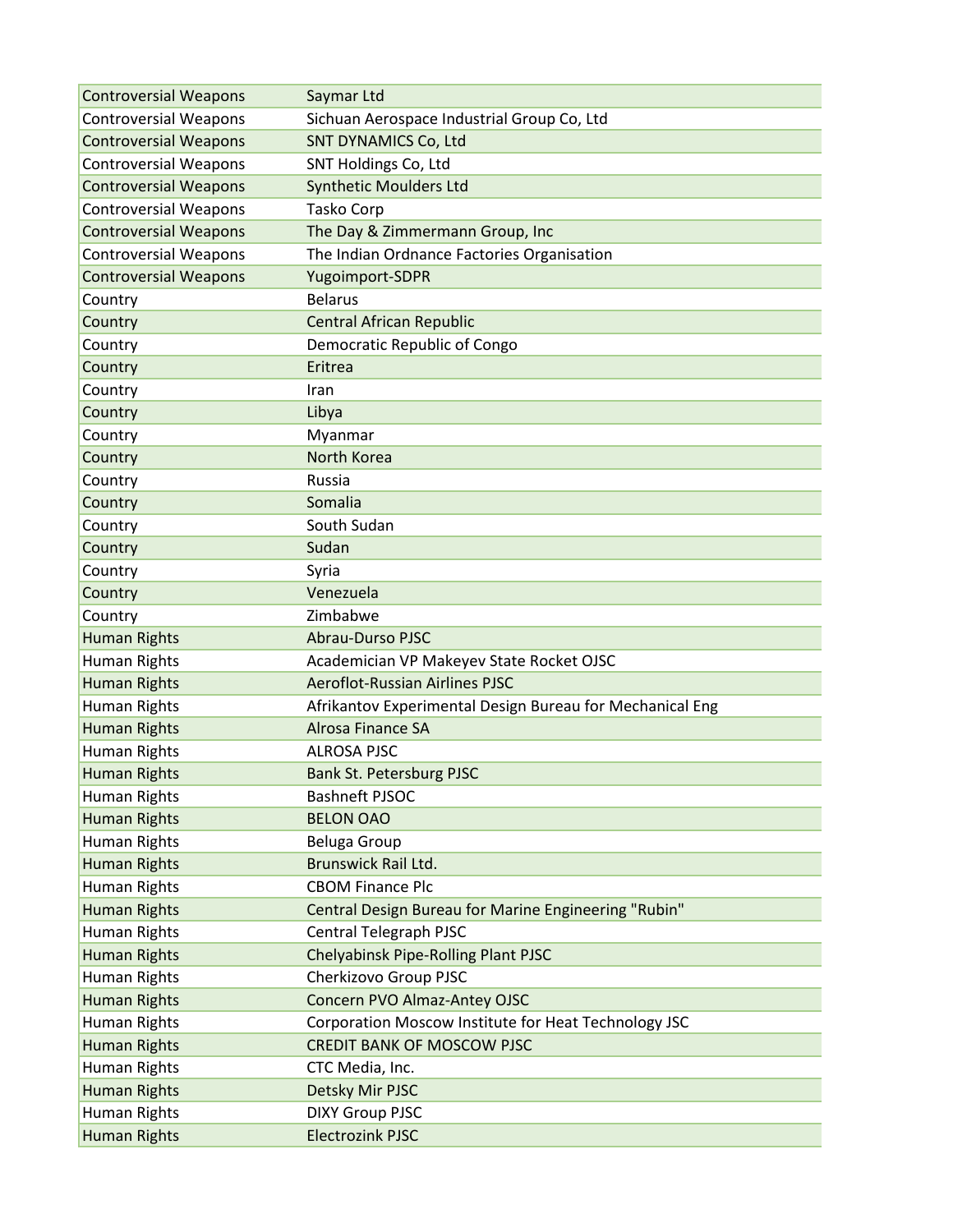| Human Rights        | En+ Group International PJSC                              |
|---------------------|-----------------------------------------------------------|
| <b>Human Rights</b> | <b>Enel Russia PJSC</b>                                   |
| Human Rights        | EnergosbyT Plus OJSC                                      |
| <b>Human Rights</b> | <b>Eurotorg LLC</b>                                       |
| Human Rights        | <b>Exillon Energy plc</b>                                 |
| <b>Human Rights</b> | Far Eastern Shipping Co. OJSC                             |
| Human Rights        | Federal Grid Co of Unified Energy System PJSC             |
| <b>Human Rights</b> | Federal Hydro-Generating Co. RusHydro PJSC                |
| Human Rights        | Fix Price Group Ltd.                                      |
| <b>Human Rights</b> | FSPC Titan-Barrikady JSC                                  |
| Human Rights        | Gaz Capital SA                                            |
| <b>Human Rights</b> | <b>Gaz Finance Plc</b>                                    |
| Human Rights        | Gazprom Neft PJSC                                         |
| <b>Human Rights</b> | <b>Gazprom PJSC</b>                                       |
| Human Rights        | Gazprombank OJSC                                          |
| <b>Human Rights</b> | <b>Globaltrans Investment PLC</b>                         |
| Human Rights        | <b>GLOBALTRUCK MANAGEMENT PJSC</b>                        |
| <b>Human Rights</b> | Gornozavodsktsement PJSC                                  |
| Human Rights        | Gosudarstvennaya Transportnaya Lizingovaya Kompaniya OJSC |
| <b>Human Rights</b> | <b>Government of Russia</b>                               |
| Human Rights        | <b>GPN Capital SA</b>                                     |
| <b>Human Rights</b> | <b>GTLK Europe Capital DAC</b>                            |
| Human Rights        | GTLK Europe Ltd.                                          |
| <b>Human Rights</b> | <b>GV Gold PJSC</b>                                       |
| Human Rights        | Headhunter Group Plc                                      |
| <b>Human Rights</b> | HMS Hydraulic Machines & Systems Group plc                |
| Human Rights        | IG Seismic Services Ltd.                                  |
| <b>Human Rights</b> | Inter RAO UES PJSC                                        |
| Human Rights        | <b>Irkut Corporation</b>                                  |
| <b>Human Rights</b> | Irkutskenergo JSC                                         |
| Human Rights        | <b>JSC HC SDS</b>                                         |
| <b>Human Rights</b> | <b>JSC HC SDS-Ugol</b>                                    |
| Human Rights        | <b>JSC SUEK Group</b>                                     |
| <b>Human Rights</b> | JSC Ural Mining Metallurgical Co                          |
| Human Rights        | <b>KAMAZ PTC</b>                                          |
| <b>Human Rights</b> | Kazanorgsintez PJSC                                       |
| Human Rights        | Korvet AK OAO                                             |
| <b>Human Rights</b> | Kraspharma PJSC                                           |
| Human Rights        | KuibyshevAzot PJSC                                        |
| <b>Human Rights</b> | Kuzbasskaya Toplivnaya Kompaniya PJSC                     |
| Human Rights        | Lenta International PJSC                                  |
| <b>Human Rights</b> | <b>LSR Group PJSC</b>                                     |
| Human Rights        | Lukoil Capital DAC                                        |
| <b>Human Rights</b> | LUKOIL International Finance B.V.                         |
| Human Rights        | <b>LUKOIL Securities BV</b>                               |
| <b>Human Rights</b> | M.video PJSC                                              |
| Human Rights        | Magnit PJSC                                               |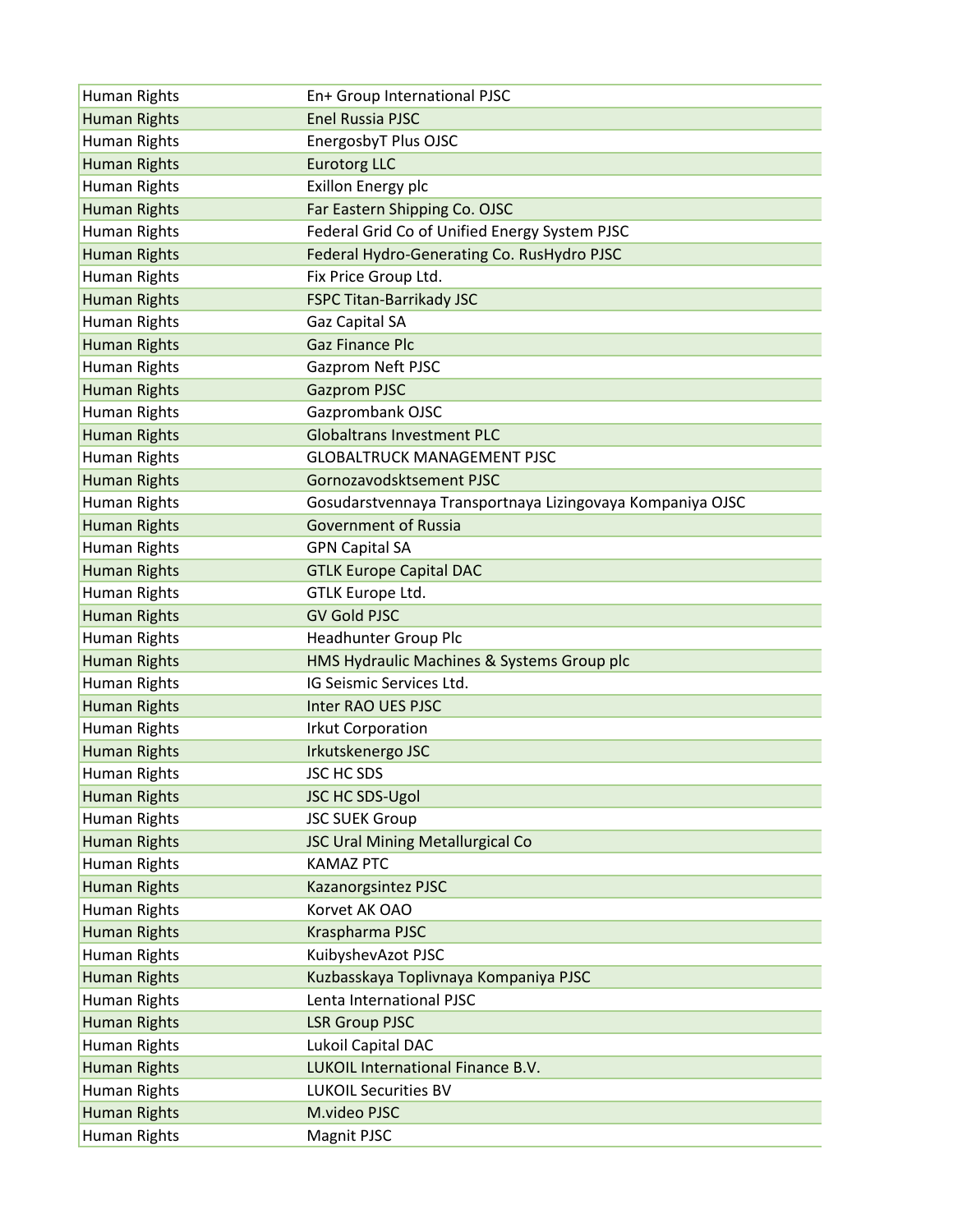| <b>Human Rights</b> | Magnitogorsk Iron & Steel Works PJSC                         |
|---------------------|--------------------------------------------------------------|
| Human Rights        | Manufacturing Engineering Scientific Industrial Concern OJSC |
| <b>Human Rights</b> | <b>Mechel PAO</b>                                            |
| Human Rights        | <b>Metalloinvest Finance DAC</b>                             |
| <b>Human Rights</b> | Metalloinvest Holding Co. JSC                                |
| Human Rights        | MIC NPO Mashinostroyenia JSC                                 |
| <b>Human Rights</b> | <b>MMC Finance DAC</b>                                       |
| Human Rights        | <b>MMC Norilsk Nickel PJSC</b>                               |
| <b>Human Rights</b> | MMK International Capital DAC                                |
| Human Rights        | Mobile TeleSystems PJSC                                      |
| <b>Human Rights</b> | Moscow City Telephone Network PJSC                           |
| Human Rights        | Moscow Exchange MICEX-RTS PJSC                               |
| <b>Human Rights</b> | <b>Moscow Industrial Bank PC JSCB</b>                        |
| Human Rights        | Mosenergo OAO                                                |
| <b>Human Rights</b> | Motovilicha plants PJSC                                      |
| Human Rights        | MTS Bank PJSC                                                |
| <b>Human Rights</b> | MTS International Funding Ltd.                               |
| <b>Human Rights</b> | Nizhnekamskneftekhim PJSC                                    |
| <b>Human Rights</b> | North Western Energy Management Co. OJSC                     |
| Human Rights        | Northern Lights 3 BV                                         |
| <b>Human Rights</b> | <b>Novatek Finance DAC</b>                                   |
| Human Rights        | <b>NOVATEK JSC</b>                                           |
| <b>Human Rights</b> | Novolipetsk Steel                                            |
| Human Rights        | Novorossiysk Commercial Sea Port PJSC                        |
| <b>Human Rights</b> | Novosibirsk Chemical Concentrates Plant JSC                  |
| Human Rights        | NPO Nauka PJSC                                               |
| <b>Human Rights</b> | OAO UK Kuzbassrazrezugol                                     |
| Human Rights        | Obneftegazgeologia PJSC                                      |
| <b>Human Rights</b> | Oil Co. LUKOIL PJSC                                          |
| Human Rights        | O'Key Group SA                                               |
| <b>Human Rights</b> | OR GROUP PJSC                                                |
| Human Rights        | <b>OTCPharm PJSC</b>                                         |
| <b>Human Rights</b> | <b>Ozon Holdings Plc</b>                                     |
| Human Rights        | <b>PAO Koks</b>                                              |
| <b>Human Rights</b> | Pharmacy Chain 36.6 PJSC                                     |
| Human Rights        | <b>Pharmstandard PJSC</b>                                    |
| <b>Human Rights</b> | Phosagro Bond Funding Ltd.                                   |
| Human Rights        | PhosAgro PJSC                                                |
| <b>Human Rights</b> | PIK-specialized homebuilder PJSC                             |
| Human Rights        | PK Borets OOO                                                |
| <b>Human Rights</b> | <b>Polymetal International PLC</b>                           |
| Human Rights        | Polymetal JSC                                                |
| <b>Human Rights</b> | Polyus Finance Plc                                           |
| Human Rights        | Polyus PJSC                                                  |
| <b>Human Rights</b> | Production Association Northern Machine-Building Enterprise  |
| Human Rights        | Protek PJSC                                                  |
| <b>Human Rights</b> | <b>QIWI PLC</b>                                              |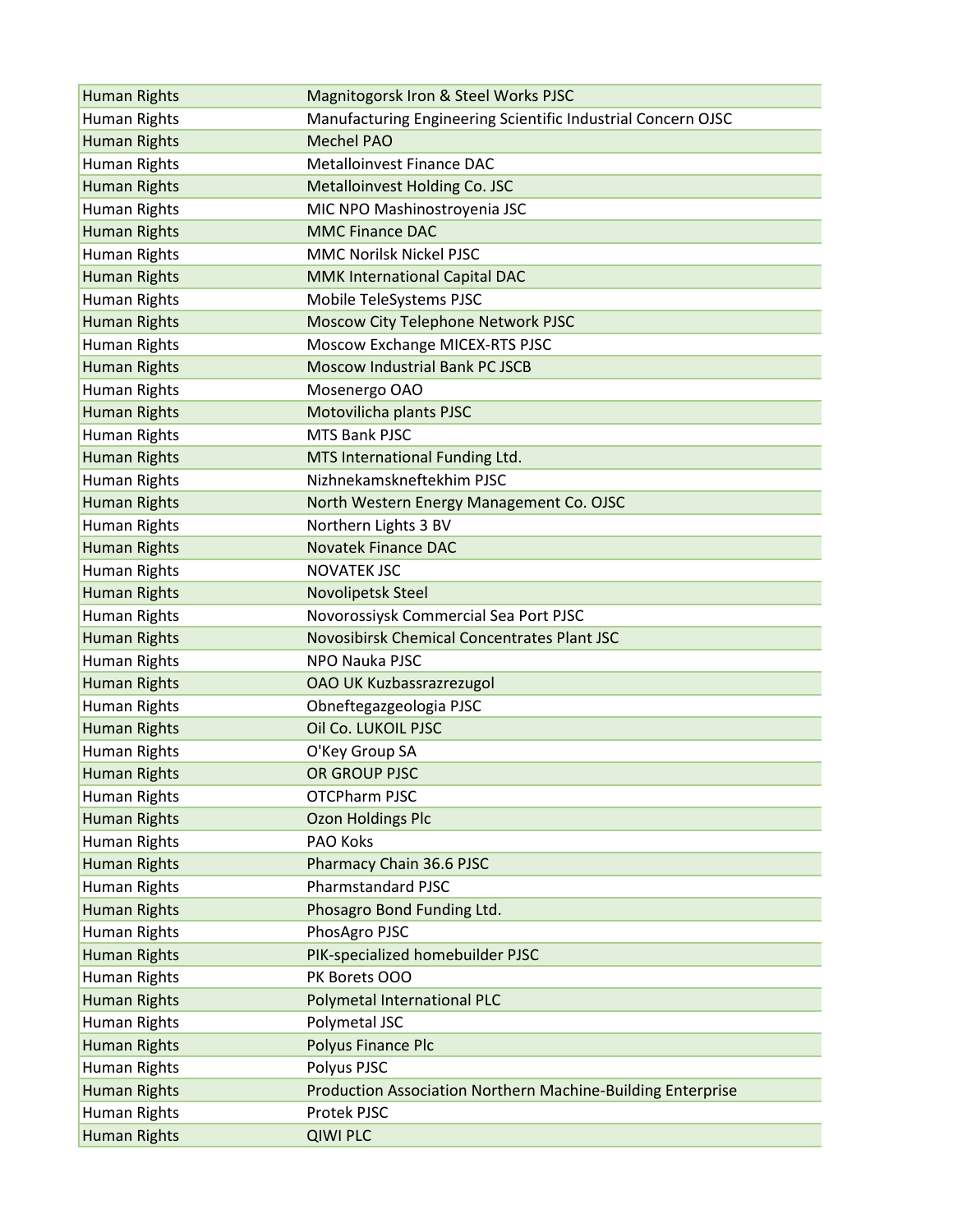| Human Rights        | Raduga State Machine-Building Design Bureau JSC     |
|---------------------|-----------------------------------------------------|
| <b>Human Rights</b> | Railways of Yakutia JSC                             |
| Human Rights        | Raspadskaya PJSC                                    |
| <b>Human Rights</b> | Ros Agro PLC                                        |
| Human Rights        | Rosatom State Atomic Energy Corp                    |
| <b>Human Rights</b> | Rosneft Oil Co.                                     |
| Human Rights        | Rosneftegaz JSC                                     |
| <b>Human Rights</b> | Rosoboronexport JSC                                 |
| Human Rights        | Rosprom                                             |
| <b>Human Rights</b> | Rosseti Centre & Volga Region PJSC                  |
| Human Rights        | Rosseti Lenenergo PJSC                              |
| <b>Human Rights</b> | <b>ROSSETI PJSC</b>                                 |
| Human Rights        | Rosseti Volga PJSC                                  |
| <b>Human Rights</b> | <b>Rostec Corporation</b>                           |
| Human Rights        | Rostelecom PJSC                                     |
| <b>Human Rights</b> | Russia Ministry of Finance                          |
| Human Rights        | <b>Russian Helicopters JSC</b>                      |
| <b>Human Rights</b> | <b>Russian Railways OJSC</b>                        |
| Human Rights        | <b>RussNeft PJSC</b>                                |
| <b>Human Rights</b> | <b>Samolet Group PJSC</b>                           |
| Human Rights        | Samruk-Energy JSC                                   |
| <b>Human Rights</b> | SB Capital S.A.                                     |
| <b>Human Rights</b> | Sberbank Russia PJSC                                |
| <b>Human Rights</b> | SCF Capital Ltd.                                    |
| Human Rights        | <b>Scientific Production Association Bazalt JSC</b> |
| <b>Human Rights</b> | SDS-Ugol Holding Co OAO                             |
| Human Rights        | Segezha Group PJSC                                  |
| <b>Human Rights</b> | Seligdar OAO                                        |
| Human Rights        | Severstal PAO                                       |
| <b>Human Rights</b> | SFTUE Belspetsvneshtechnika                         |
| <b>Human Rights</b> | Siberian Coal Energy Co. JSC                        |
| <b>Human Rights</b> | <b>Siberian Generation Co</b>                       |
| Human Rights        | <b>SIBUR Holding JSC</b>                            |
| <b>Human Rights</b> | <b>SIBUR Securities DAC</b>                         |
| Human Rights        | Sintez of Kurgan OAO                                |
| <b>Human Rights</b> | Sistema PJSFC                                       |
| Human Rights        | Sollers Auto PJSC                                   |
| <b>Human Rights</b> | Sovcombank PJSC                                     |
| Human Rights        | Sovcomflot OJSC                                     |
| <b>Human Rights</b> | Splav State Research & Production Association Fsue  |
| Human Rights        | <b>State Space Corp Roscosmos</b>                   |
| <b>Human Rights</b> | Steel Capital S.A.                                  |
| Human Rights        | <b>Steel Funding DAC</b>                            |
| <b>Human Rights</b> | <b>SUEK-FINANS OOO</b>                              |
| Human Rights        | Suek-Kuzbass OAO                                    |
| <b>Human Rights</b> | Surgutneftegas PJSC                                 |
| Human Rights        | T Plus PJSC                                         |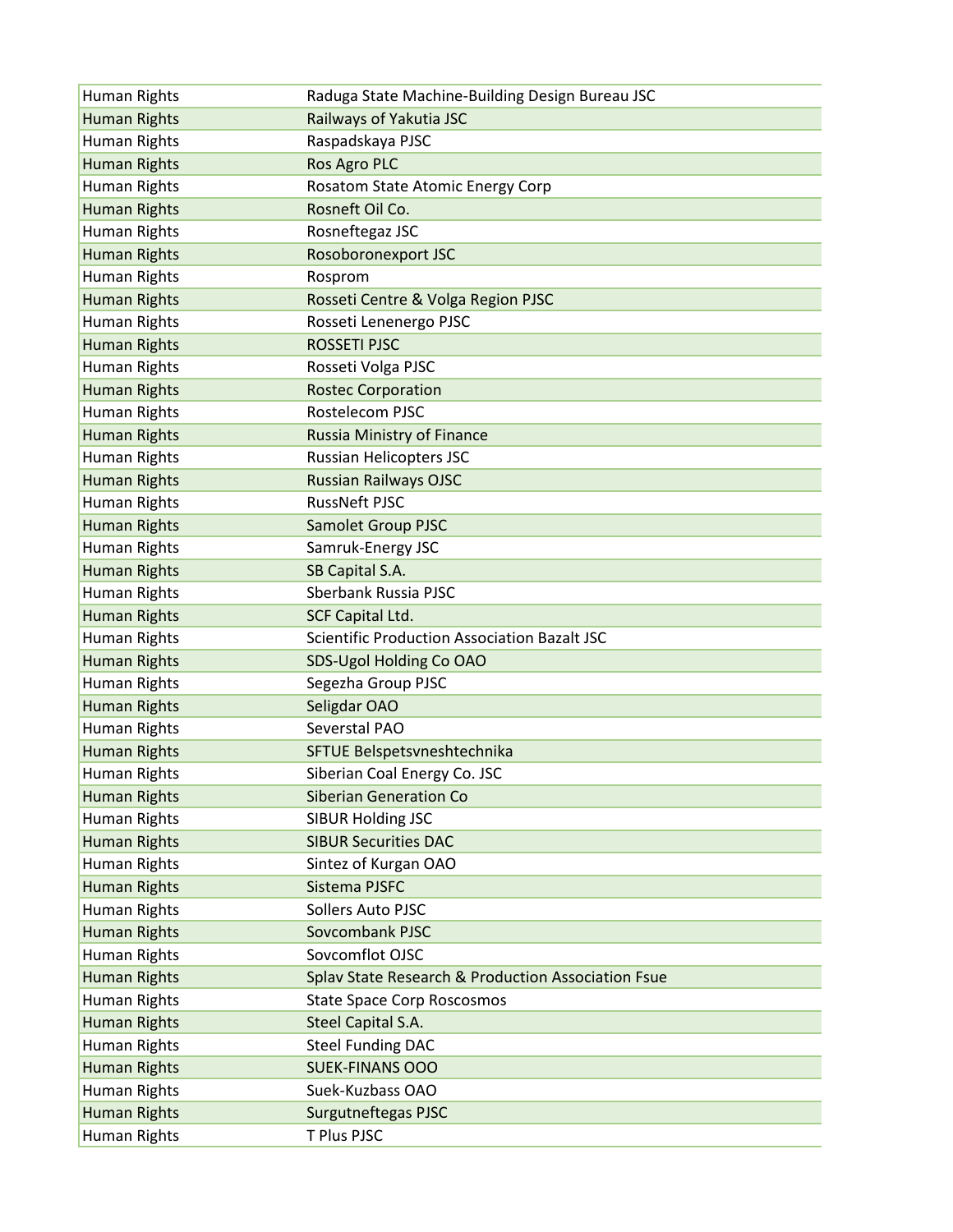| <b>Human Rights</b>            | <b>Tactical Missiles Corp JSC</b>                           |
|--------------------------------|-------------------------------------------------------------|
| Human Rights                   | <b>Tantal PJSC</b>                                          |
| <b>Human Rights</b>            | <b>Tatneft PJSC</b>                                         |
| Human Rights                   | <b>TCS Group Holding PLC</b>                                |
| <b>Human Rights</b>            | <b>Territorial Generating Co No 1 PJSC</b>                  |
| Human Rights                   | The Second Generation Co of the Wholesale Power Market PJSC |
| <b>Human Rights</b>            | The United Shipbuilding Corp                                |
| Human Rights                   | <b>Tinkoff Bank JSC</b>                                     |
| <b>Human Rights</b>            | TMK Capital S.A.                                            |
| Human Rights                   | <b>TMK PAO</b>                                              |
| <b>Human Rights</b>            | Trailer KAMAZ, Inc.                                         |
| Human Rights                   | <b>Transneft PJSC</b>                                       |
| <b>Human Rights</b>            | <b>Transsignalstroy OAO</b>                                 |
| Human Rights                   | <b>Tupolev PJSC</b>                                         |
| <b>Human Rights</b>            | <b>Unipro PJSC</b>                                          |
| <b>Human Rights</b>            | United Aircraft Corp. PJSC                                  |
| <b>Human Rights</b>            | <b>United Co RUSAL Plc</b>                                  |
| Human Rights                   | Uralkali PJSC                                               |
| <b>Human Rights</b>            | <b>USM Holdings</b>                                         |
| Human Rights                   | <b>VEB Finance Plc</b>                                      |
| <b>Human Rights</b>            | VK Co., Ltd.                                                |
| Human Rights                   | Votkinsky Zavod JSC                                         |
| <b>Human Rights</b>            | Vozrozhdenie Bank PJSC                                      |
| Human Rights                   | VSMPO-AVISMA Corp. PJSC                                     |
| <b>Human Rights</b>            | <b>VTB Bank PJSC</b>                                        |
| Human Rights                   | <b>VTB Capital SA</b>                                       |
| <b>Human Rights</b>            | <b>VTB Eurasia DAC</b>                                      |
| Human Rights                   | X5 Retail Group NV                                          |
| <b>Human Rights</b>            | Yandex N.V.                                                 |
| Nuclear Weapons non-NPT        | Abdul Qader Khan Research Laboratories (AQKRL)              |
| <b>Nuclear Weapons non-NPT</b> | <b>BEML Ltd</b>                                             |
| Nuclear Weapons non-NPT        | <b>Bharat Dynamics Limited</b>                              |
| <b>Nuclear Weapons non-NPT</b> | <b>L&amp;T Finance Holdings Ltd</b>                         |
| Nuclear Weapons non-NPT        | L&T Technology Services Ltd                                 |
| <b>Nuclear Weapons non-NPT</b> | Larsen & Toubro Infotech Limited                            |
| Nuclear Weapons non-NPT        | Larsen & Toubro Limited                                     |
| <b>Nuclear Weapons non-NPT</b> | <b>Mindtree Ltd</b>                                         |
| Nuclear Weapons non-NPT        | <b>TATA Advanced Systems Ltd</b>                            |
| <b>Nuclear Weapons non-NPT</b> | <b>Tata Consultancy Services Ltd</b>                        |
| Nuclear Weapons non-NPT        | Tata Investment Corp Ltd                                    |
| <b>Nuclear Weapons non-NPT</b> | <b>Tata Sons Private Limited</b>                            |
| Nuclear Weapons non-NPT        | Walchandnagar Industries Ltd                                |
| <b>Oil Sands</b>               | Athabasca Oil Corp                                          |
| Oil Sands                      | <b>Canadian Natural Resources Ltd</b>                       |
| <b>Oil Sands</b>               | Canadian Oil Sands Ltd                                      |
| Oil Sands                      | Cenovus Energy Inc                                          |
| <b>Oil Sands</b>               | Columbia Pipeline Group, Inc                                |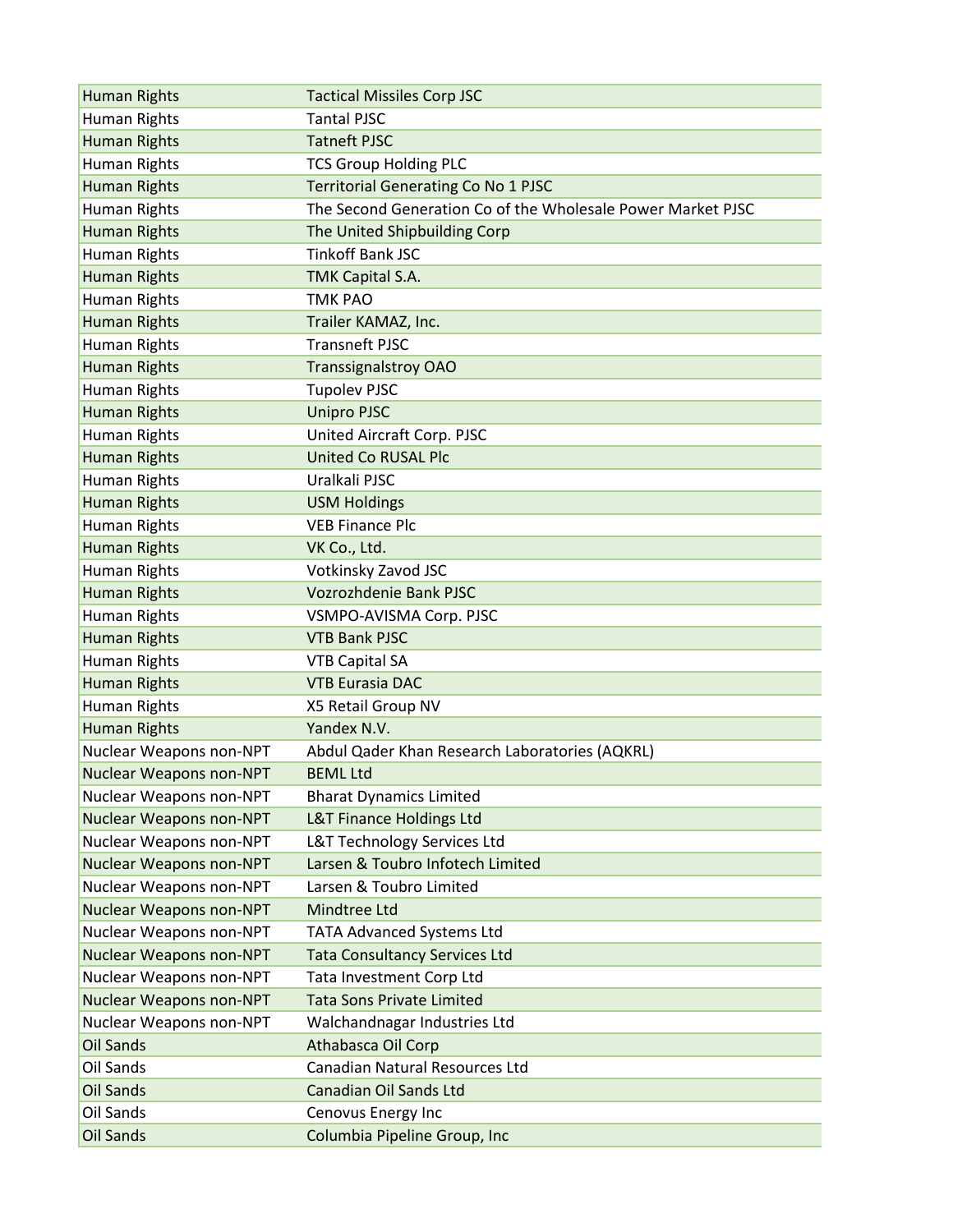| Oil Sands           | Connacher Oil & Gas Ltd                                  |
|---------------------|----------------------------------------------------------|
| <b>Oil Sands</b>    | Enbridge Energy Management, LLC                          |
| Oil Sands           | Enbridge Energy Partners, LP                             |
| <b>Oil Sands</b>    | Enbridge Gas Distribution, Inc                           |
| Oil Sands           | Enbridge Gas, Inc                                        |
| <b>Oil Sands</b>    | Enbridge Inc                                             |
| Oil Sands           | Enbridge Income Fund Holdings Inc                        |
| <b>Oil Sands</b>    | Enbridge Pipelines, Inc                                  |
| Oil Sands           | Exxon Mobil Corp                                         |
| <b>Oil Sands</b>    | Franco-Nevada Corp                                       |
| Oil Sands           | <b>Harvest Operations Corp</b>                           |
| <b>Oil Sands</b>    | Husky Energy Inc                                         |
| Oil Sands           | Imperial Oil Ltd                                         |
| <b>Oil Sands</b>    | Interprovincial Pipe Line System, Inc                    |
| Oil Sands           | IPL Energy, Inc                                          |
| <b>Oil Sands</b>    | Japan Petroleum Exploration Co, Ltd                      |
| Oil Sands           | <b>MEG Energy Corp</b>                                   |
| <b>Oil Sands</b>    | <b>NOVA Gas Transmission Ltd</b>                         |
| Oil Sands           | Obsidian Energy Ltd                                      |
| <b>Oil Sands</b>    | Pengrowth Energy Corp                                    |
| Oil Sands           | Petro-Canada                                             |
| <b>Oil Sands</b>    | <b>Sabal Trail Transmission LLC</b>                      |
| Oil Sands           | Spectra Energy Corp                                      |
| <b>Oil Sands</b>    | Spectra Energy Partners, LP                              |
| Oil Sands           | Suncor Energy Inc                                        |
| <b>Oil Sands</b>    | <b>Suncor Energy Ventures Holding Corporation</b>        |
| Oil Sands           | Sunshine Oilsands Ltd                                    |
| <b>Oil Sands</b>    | <b>TC Energy Corp</b>                                    |
| Oil Sands           | TC PipeLines, LP                                         |
| <b>Oil Sands</b>    | <b>Teck Resources Ltd</b>                                |
| Oil Sands           | TransCanada PipeLines Ltd                                |
| <b>Oil Sands</b>    | <b>TransCanada Trust</b>                                 |
| Oil Sands           | Union Gas Ltd                                            |
| <b>Oil Sands</b>    | <b>Westcoast Energy, Inc.</b>                            |
| <b>Oil Sands</b>    | XTO Energy, Inc                                          |
| <b>Thermal Coal</b> | Adani Electricity Mumbai Ltd                             |
| <b>Thermal Coal</b> | Adani Power Ltd                                          |
| <b>Thermal Coal</b> | <b>AES Gener SA</b>                                      |
| <b>Thermal Coal</b> | <b>AGL Energy Ltd</b>                                    |
| <b>Thermal Coal</b> | Agritrade Resources Ltd                                  |
| <b>Thermal Coal</b> | Alliance Holdings GP LP                                  |
| <b>Thermal Coal</b> | Alliance Resource Partners LP                            |
| <b>Thermal Coal</b> | Anhui Hengyuan Coal Industry & Electricity Power Co, Ltd |
| <b>Thermal Coal</b> | Appalachian Power Co                                     |
| <b>Thermal Coal</b> | Arch Resources, Inc                                      |
| <b>Thermal Coal</b> | Banpu Power Public Co Ltd                                |
| <b>Thermal Coal</b> | Banpu Public Co Ltd                                      |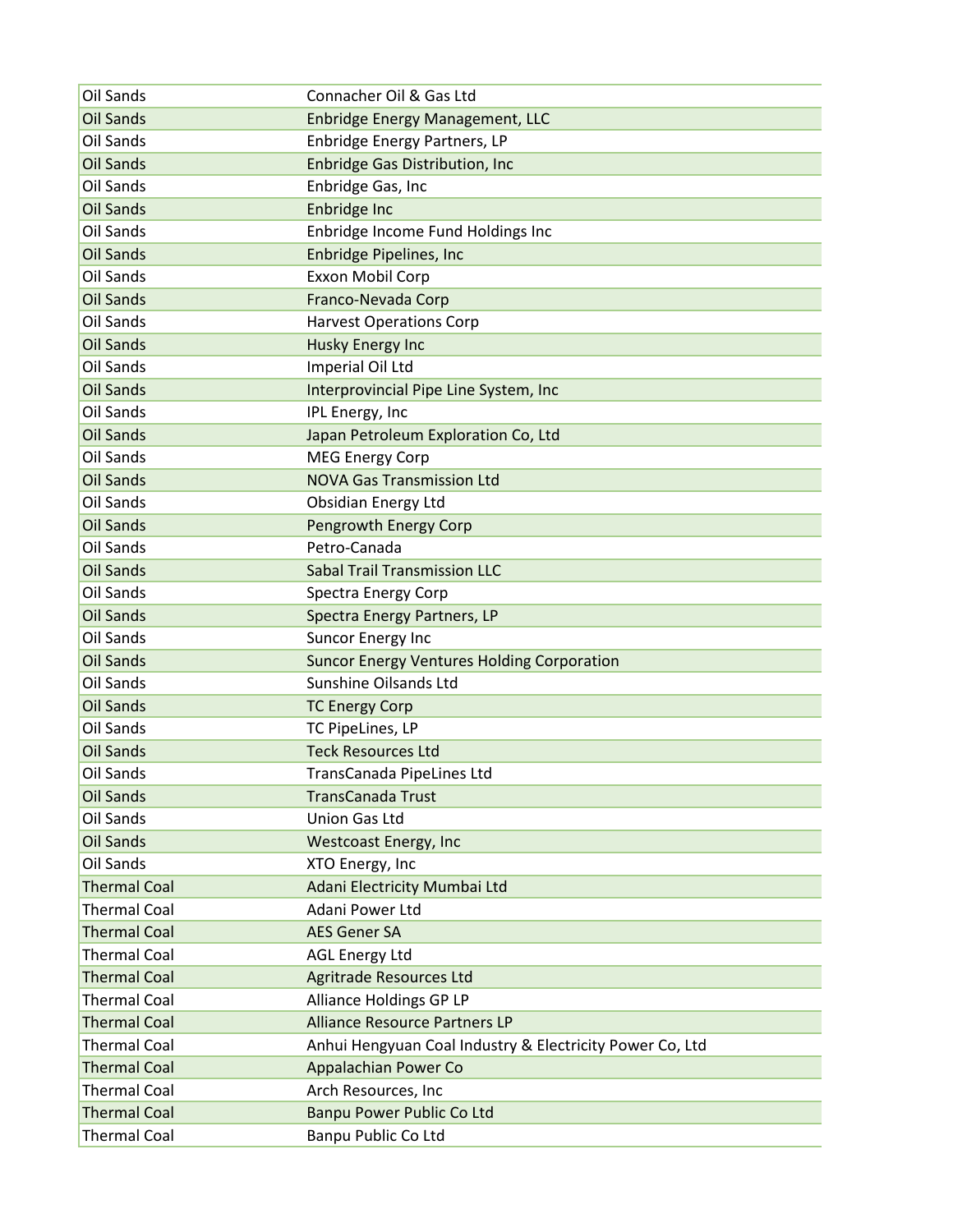| <b>Thermal Coal</b> | Beijing Energy Investment Holding Co, Ltd                |
|---------------------|----------------------------------------------------------|
| <b>Thermal Coal</b> | Beijing Energy Investment Holdings Ltd                   |
| <b>Thermal Coal</b> | Beijing Haohua Energy Resource Co, Ltd                   |
| <b>Thermal Coal</b> | <b>Bisichi Plc</b>                                       |
| <b>Thermal Coal</b> | <b>Bogatyr Coal LLP</b>                                  |
| <b>Thermal Coal</b> | <b>Central Coalfields Ltd</b>                            |
| <b>Thermal Coal</b> | <b>CESC Ltd</b>                                          |
| <b>Thermal Coal</b> | China Coal Energy Co, Ltd                                |
| <b>Thermal Coal</b> | China Coal Xinji Energy Co Ltd                           |
| <b>Thermal Coal</b> | China Datang Co, Ltd                                     |
| <b>Thermal Coal</b> | China Energy Investment Corp, Ltd                        |
| <b>Thermal Coal</b> | China Guodian Corp                                       |
| <b>Thermal Coal</b> | China Huadian Corp Ltd                                   |
| <b>Thermal Coal</b> | China Huaneng Group (Hong Kong) Treasury Mgt Holding Ltd |
| <b>Thermal Coal</b> | China Huaneng Group Co, Ltd                              |
| <b>Thermal Coal</b> | China National Coal Group Corp (ChinaCoal)               |
| <b>Thermal Coal</b> | <b>China Petrochemical Corp</b>                          |
| <b>Thermal Coal</b> | China Petroleum & Chemical Corp                          |
| <b>Thermal Coal</b> | China Pingmei Shenma Group                               |
| <b>Thermal Coal</b> | China Power International Development Ltd                |
| <b>Thermal Coal</b> | China Power International Holding Ltd                    |
| <b>Thermal Coal</b> | China Qinfa Group Ltd                                    |
| <b>Thermal Coal</b> | China Resources Power Holdings Co Ltd                    |
| <b>Thermal Coal</b> | China Shenhua Energy Co Ltd                              |
| <b>Thermal Coal</b> | China Shenhua Overseas Capital Co, Ltd                   |
| <b>Thermal Coal</b> | Cloud Peak Energy Inc                                    |
| <b>Thermal Coal</b> | <b>Cloud Peak Energy Resources LLC</b>                   |
| <b>Thermal Coal</b> | Coal India Limited                                       |
| <b>Thermal Coal</b> | <b>CONSOL Coal Resources LP</b>                          |
| <b>Thermal Coal</b> | <b>CONSOL Energy Inc</b>                                 |
| <b>Thermal Coal</b> | Datang International Power Generation Co, Ltd            |
| <b>Thermal Coal</b> | DMCI Holdings, Inc                                       |
| <b>Thermal Coal</b> | <b>DTEK BV</b>                                           |
| <b>Thermal Coal</b> | <b>DTEK Energy BV</b>                                    |
| <b>Thermal Coal</b> | <b>DTEK Finance Plc</b>                                  |
| <b>Thermal Coal</b> | Duke Energy Indiana LLC                                  |
| <b>Thermal Coal</b> | <b>Eastern Coalfields Ltd</b>                            |
| <b>Thermal Coal</b> | Elektrik Uretim AS Genel Mudurlugu (EUAS)                |
| <b>Thermal Coal</b> | Elektroprivreda Srbije (EPS)                             |
| <b>Thermal Coal</b> | Elm Road Generating Station Supercritical LLC            |
| <b>Thermal Coal</b> | Empresa Eléctrica Angamos SpA                            |
| <b>Thermal Coal</b> | Empresa Eléctrica Cochrane SpA                           |
| <b>Thermal Coal</b> | Empresa Eléctrica Guacolda SA                            |
| <b>Thermal Coal</b> | Enea SA                                                  |
| <b>Thermal Coal</b> | Energy Earth Public Co, Ltd                              |
| <b>Thermal Coal</b> | <b>Eskom Holdings SOC Limited</b>                        |
| <b>Thermal Coal</b> | <b>Eterna Capital Pte Ltd</b>                            |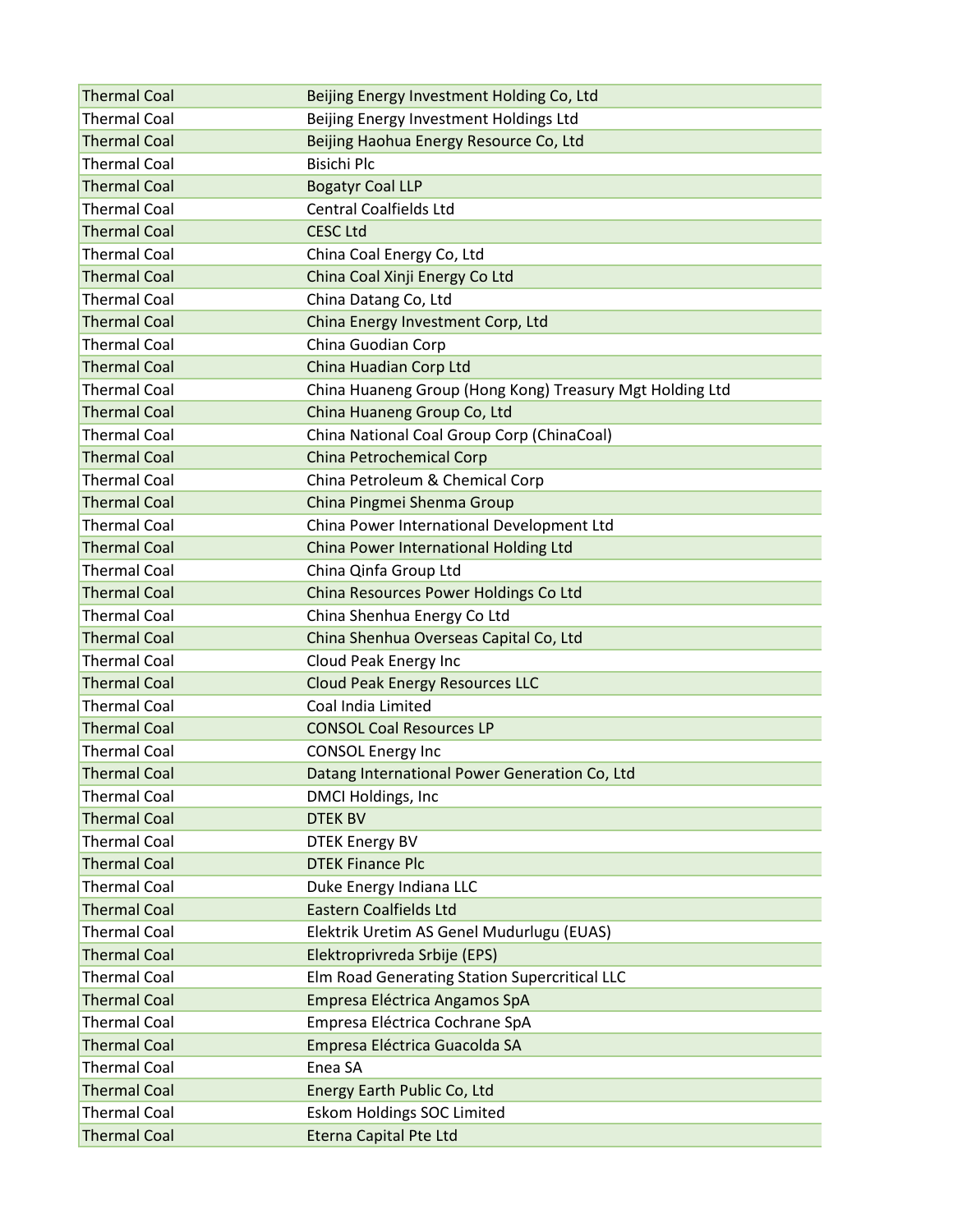| <b>Thermal Coal</b> | Eurasian Natural Resources Corp Ltd                       |
|---------------------|-----------------------------------------------------------|
| <b>Thermal Coal</b> | <b>Exxaro Resources Ltd</b>                               |
| <b>Thermal Coal</b> | Foresight Energy LP                                       |
| <b>Thermal Coal</b> | GD Power Development Co, Ltd                              |
| <b>Thermal Coal</b> | Geo Energy Resources Ltd                                  |
| <b>Thermal Coal</b> | Golden Energy & Resources Ltd                             |
| <b>Thermal Coal</b> | Guangdong Electric Power Development Co Ltd               |
| <b>Thermal Coal</b> | Guangdong King Sun Electric Power Group Limited           |
| <b>Thermal Coal</b> | Guangxi Guiguan Electric Power Co, Ltd                    |
| <b>Thermal Coal</b> | Guizhou Panjiang Refined Coal Co, Ltd                     |
| <b>Thermal Coal</b> | Gujarat Industries Power Co Ltd                           |
| <b>Thermal Coal</b> | <b>Gujarat Mineral Development Corp Ltd</b>               |
| <b>Thermal Coal</b> | <b>Gulf Power Co</b>                                      |
| <b>Thermal Coal</b> | Guoyuan Times Coal Asset Management Co Ltd                |
| <b>Thermal Coal</b> | Hallador Energy Co                                        |
| <b>Thermal Coal</b> | Hebei Construction Group Co Ltd                           |
| <b>Thermal Coal</b> | Henan Dayou Energy Co Ltd                                 |
| <b>Thermal Coal</b> | HK Electric Investments & HK Electric Investments Ltd     |
| <b>Thermal Coal</b> | Hongkong Electric Finance Ltd                             |
| <b>Thermal Coal</b> | Huadian Power International Corp Ltd                      |
| <b>Thermal Coal</b> | Huainan Mining Industry Group                             |
| <b>Thermal Coal</b> | Huaneng Power International, Inc                          |
| <b>Thermal Coal</b> | Huayang New Material Technology Group Co Ltd              |
| <b>Thermal Coal</b> | Huolinhe Opencut Coal Industry Corp Ltd of Inner Mongolia |
| <b>Thermal Coal</b> | <b>Ichor Coal NV</b>                                      |
| <b>Thermal Coal</b> | <b>IE2 Holdco SAU</b>                                     |
| <b>Thermal Coal</b> | Ikwezi Mining Ltd                                         |
| <b>Thermal Coal</b> | Indika Energy Capital III Pte Ltd                         |
| <b>Thermal Coal</b> | Indika Energy Capital IV Pte Ltd                          |
| <b>Thermal Coal</b> | Indo Energy Finance II BV                                 |
| <b>Thermal Coal</b> | Inner Mongolia Huineng Coal and Electricity Group Co Ltd  |
| <b>Thermal Coal</b> | Inner Mongolia Mengdian Huaneng Thermal Power Corp Ltd    |
| <b>Thermal Coal</b> | Inner Mongolia PingZhuang Energy Resources Co,Ltd         |
| <b>Thermal Coal</b> | Inner Mongolia Yitai Coal Co,Ltd                          |
| <b>Thermal Coal</b> | Intra Energy Corp Ltd                                     |
| <b>Thermal Coal</b> | JERA Co, Inc                                              |
| <b>Thermal Coal</b> | Jiangsu Guoxin Corp Ltd                                   |
| <b>Thermal Coal</b> | Jinneng Holding Equipment Manufacturing Group Co Ltd      |
| <b>Thermal Coal</b> | Jinneng Holding Power Group Co, Ltd                       |
| <b>Thermal Coal</b> | Jinneng Holding Shanxi Coal Industry Co, Ltd              |
| <b>Thermal Coal</b> | Jinneng Holding Shanxi Electric Power Co, Ltd             |
| <b>Thermal Coal</b> | Jinneng Holdings Coal Industry Group Co, Ltd              |
| <b>Thermal Coal</b> | Jionto Energy Investment Co, Ltd Hebei                    |
| <b>Thermal Coal</b> | Jizhong Energy Resources Co, Ltd                          |
| <b>Thermal Coal</b> | <b>JSW Energy Ltd</b>                                     |
| <b>Thermal Coal</b> | JSW Hydro Energy Ltd                                      |
| <b>Thermal Coal</b> | Kailuan (Group) Ltd Liability Corp                        |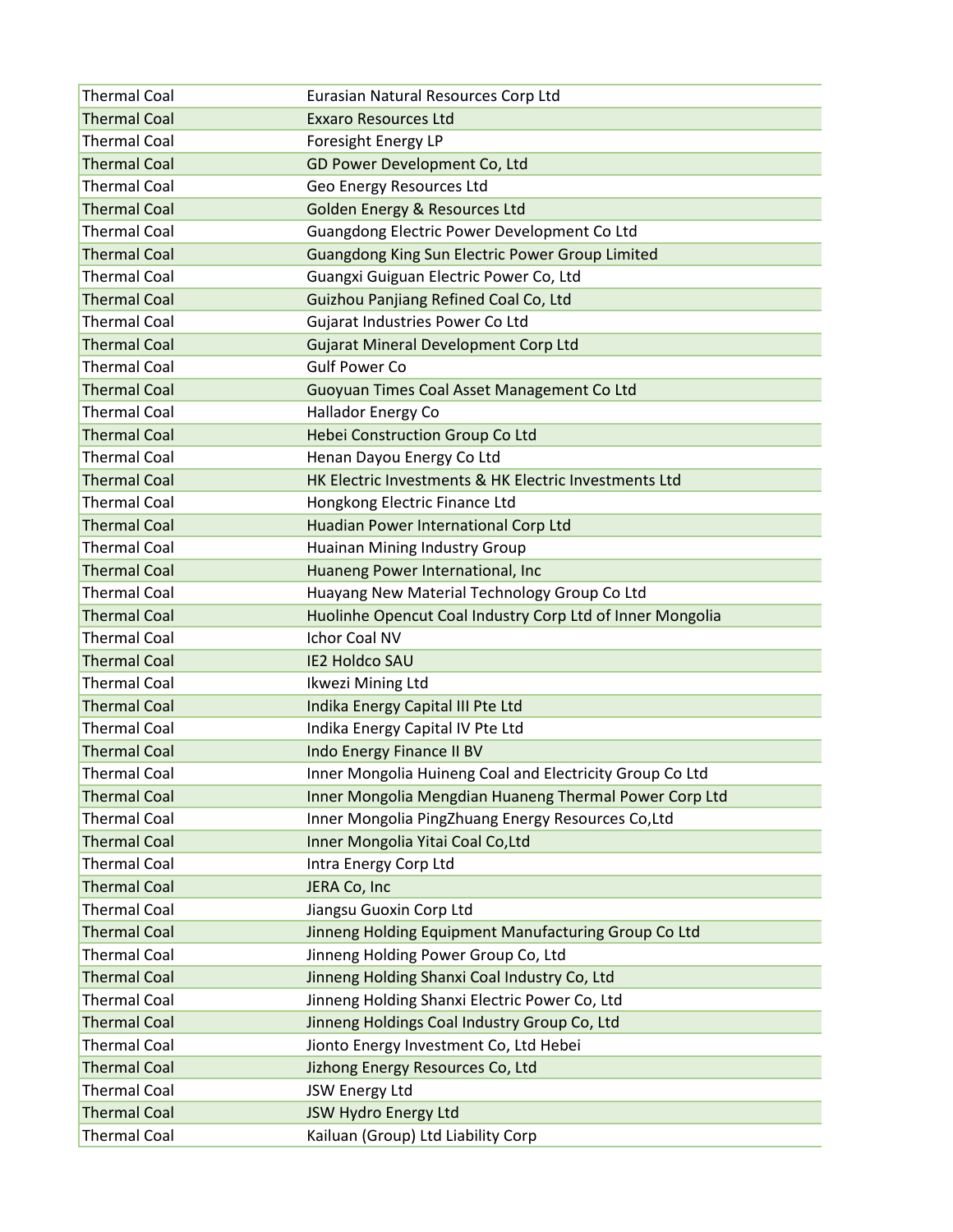| <b>Thermal Coal</b> | Kangaroo Resources Pty Ltd                   |
|---------------------|----------------------------------------------|
| <b>Thermal Coal</b> | Kentucky Utilities Co                        |
| <b>Thermal Coal</b> | Kinetic Mines & Energy Ltd                   |
| <b>Thermal Coal</b> | Korea East-West Power Co, Ltd                |
| <b>Thermal Coal</b> | Korea Electric Power Corporation             |
| <b>Thermal Coal</b> | Korea Midland Power Co, Ltd                  |
| <b>Thermal Coal</b> | Korea South-East Power Co, Ltd               |
| <b>Thermal Coal</b> | Korea Southern Power Co, Ltd                 |
| <b>Thermal Coal</b> | Korea Western Power Co, Ltd                  |
| <b>Thermal Coal</b> | LG&E & KU Energy LLC                         |
| <b>Thermal Coal</b> | Louisville Gas & Electric Co                 |
| <b>Thermal Coal</b> | Lubelski Wegiel Bogdanka SA                  |
| <b>Thermal Coal</b> | Mahanadi Coalfields Ltd                      |
| <b>Thermal Coal</b> | Maharashtra State Power Generation Co Ltd    |
| <b>Thermal Coal</b> | Minejesa Capital BV                          |
| <b>Thermal Coal</b> | <b>NACCO Industries Inc</b>                  |
| <b>Thermal Coal</b> | Nan Nan Resources Enterprise Ltd             |
| <b>Thermal Coal</b> | Nava Bharat Ventures Ltd                     |
| <b>Thermal Coal</b> | Navajo Transitional Energy Co LLC            |
| <b>Thermal Coal</b> | New Hope Corp Ltd                            |
| <b>Thermal Coal</b> | <b>NLC India Ltd</b>                         |
| <b>Thermal Coal</b> | Northern Coalfields Ltd                      |
| <b>Thermal Coal</b> | <b>NTPC Limited</b>                          |
| <b>Thermal Coal</b> | <b>OPG Power Ventures PLC</b>                |
| <b>Thermal Coal</b> | PacifiCorp                                   |
| <b>Thermal Coal</b> | Pardee Resources Co                          |
| <b>Thermal Coal</b> | <b>Peabody Energy Corp</b>                   |
| <b>Thermal Coal</b> | PGE Górnictwo i Energetyka Konwencjonalna SA |
| <b>Thermal Coal</b> | PGE Polska Grupa Energetyczna SA             |
| <b>Thermal Coal</b> | <b>PGE Sweden AB</b>                         |
| <b>Thermal Coal</b> | <b>Pha Lai Thermal Power JSC</b>             |
| <b>Thermal Coal</b> | Pingdingshan Tianan Coal Mining Co, Ltd      |
| <b>Thermal Coal</b> | PT ABM Investama Tbk                         |
| <b>Thermal Coal</b> | PT Adaro Energy Tbk                          |
| <b>Thermal Coal</b> | PT Adaro Indonesia                           |
| <b>Thermal Coal</b> | PT Atlas Resources Tbk                       |
| <b>Thermal Coal</b> | PT Baramulti Suksessarana Tbk                |
| <b>Thermal Coal</b> | PT Bayan Resources Tbk                       |
| <b>Thermal Coal</b> | PT Bukit Asam Tbk                            |
| <b>Thermal Coal</b> | PT Bumi Resources Tbk                        |
| <b>Thermal Coal</b> | PT Dian Swastatika Sentosa Tbk               |
| <b>Thermal Coal</b> | PT Exploitasi Energi Indonesia Tbk           |
| <b>Thermal Coal</b> | PT Golden Eagle Energy Tbk                   |
| <b>Thermal Coal</b> | PT Harum Energy Tbk                          |
| <b>Thermal Coal</b> | PT Indika Energy Tbk                         |
| <b>Thermal Coal</b> | PT Indo Tambangraya Megah Tbk                |
| <b>Thermal Coal</b> | PT Indonesia Asahan Aluminium (Persero)      |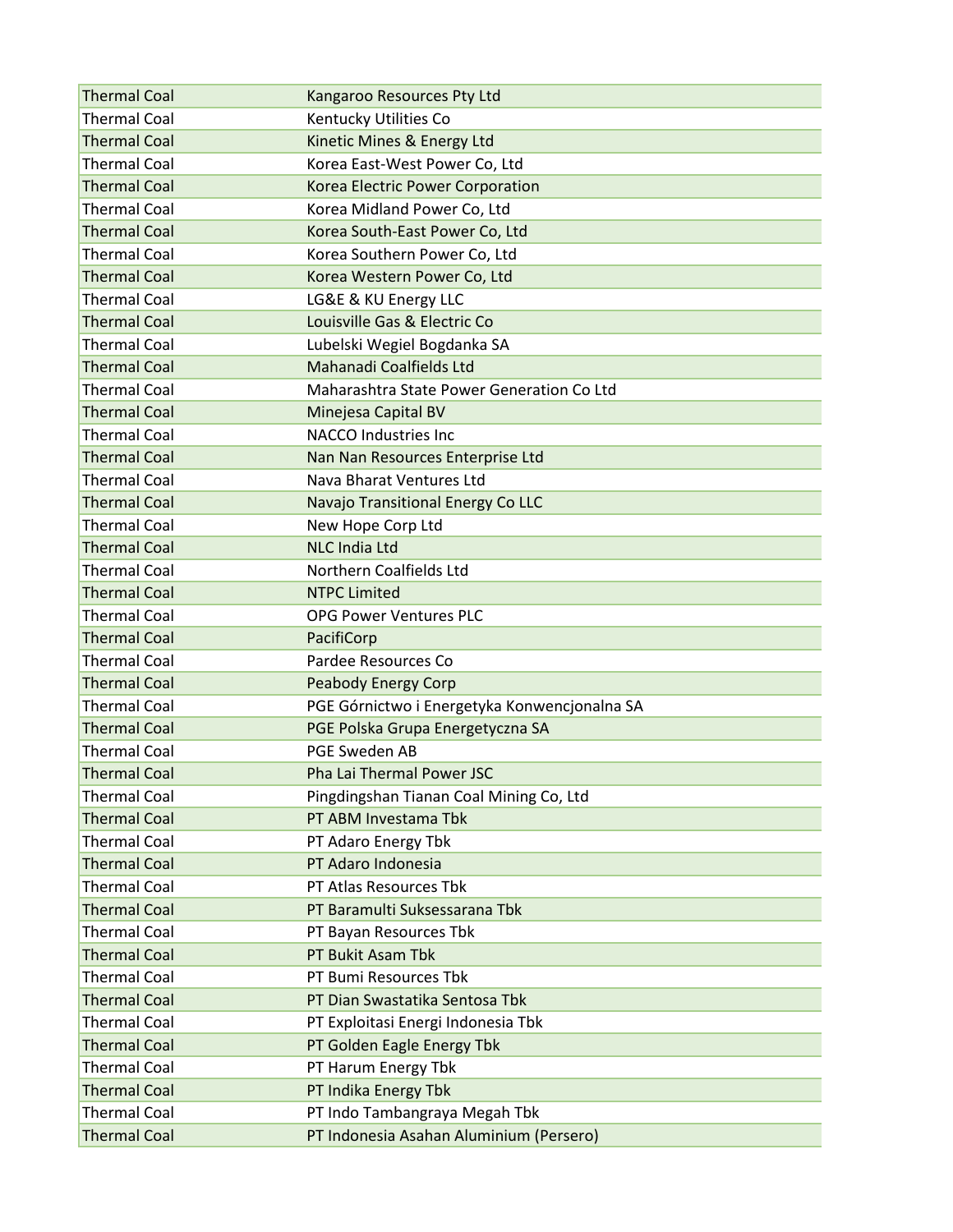| <b>Thermal Coal</b> | PT Mitrabara Adiperdana Tbk                          |
|---------------------|------------------------------------------------------|
| <b>Thermal Coal</b> | PT Paiton Energy Co                                  |
| <b>Thermal Coal</b> | PT Perusahaan Listrik Negara (Persero)               |
| <b>Thermal Coal</b> | PT Perusahaan Listrik Negara (Persero) Cilegon       |
| <b>Thermal Coal</b> | PT Resource Alam Indonesia Tbk                       |
| <b>Thermal Coal</b> | PT Toba Bara Sejahtera Tbk                           |
| <b>Thermal Coal</b> | PT Trada Alam Minera Tbk                             |
| <b>Thermal Coal</b> | <b>Reliance Power Ltd</b>                            |
| <b>Thermal Coal</b> | <b>Rhino Resource Partners LP</b>                    |
| <b>Thermal Coal</b> | <b>Rusal Capital DAC</b>                             |
| <b>Thermal Coal</b> | Sasol Financing International Ltd                    |
| <b>Thermal Coal</b> | <b>Sasol Financing USA LLC</b>                       |
| <b>Thermal Coal</b> | Sasol Ltd                                            |
| <b>Thermal Coal</b> | Semirara Mining & Power Corp                         |
| <b>Thermal Coal</b> | Seriti Coal Pty Ltd                                  |
| <b>Thermal Coal</b> | Seriti Power                                         |
| <b>Thermal Coal</b> | Seriti Resources Holdings Pty Ltd                    |
| <b>Thermal Coal</b> | Shaanxi Coal & Chemical Industry Group Co, Ltd       |
| <b>Thermal Coal</b> | Shaanxi Coal Industry Co, Ltd                        |
| <b>Thermal Coal</b> | Shaanxi Investment Group Co. Ltd.                    |
| <b>Thermal Coal</b> | Shaanxi Yulin Energy Group Co Ltd                    |
| <b>Thermal Coal</b> | Shan Xi Hua Yang Group New Energy Co Ltd             |
| <b>Thermal Coal</b> | Shandong Energy Group Co, Ltd                        |
| <b>Thermal Coal</b> | Shanghai Datun Energy Resources Co, Ltd              |
| <b>Thermal Coal</b> | Shanghai Electric Power Co, Ltd                      |
| <b>Thermal Coal</b> | Shanghai Electric Power Finance Ltd                  |
| <b>Thermal Coal</b> | Shanxi Coal International Energy Group Co Ltd        |
| <b>Thermal Coal</b> | <b>Shanxi Coking Co, Ltd</b>                         |
| <b>Thermal Coal</b> | Shanxi Coking Coal Group Co Ltd                      |
| <b>Thermal Coal</b> | Shanxi Huayang Group New Energy Co Ltd               |
| <b>Thermal Coal</b> | Shanxi Lanhua Sci-Tech Venture Co Ltd                |
| <b>Thermal Coal</b> | Shanxi Lu'an Environmental Energy Development Co Ltd |
| <b>Thermal Coal</b> | Shanxi Lu'An Mining Industry Group Co, Ltd           |
| <b>Thermal Coal</b> | Sinopec Capital (2013) Ltd                           |
| <b>Thermal Coal</b> | Sinopec Capital Ltd                                  |
| <b>Thermal Coal</b> | Sinopec Group Overseas Development (2012) Ltd        |
| <b>Thermal Coal</b> | Sinopec Group Overseas Development (2013) Ltd        |
| <b>Thermal Coal</b> | Sinopec Group Overseas Development (2014) Ltd        |
| <b>Thermal Coal</b> | Sinopec Group Overseas Development (2015) Ltd        |
| <b>Thermal Coal</b> | Sinopec Group Overseas Development (2016) Ltd        |
| <b>Thermal Coal</b> | Sinopec Group Overseas Development (2017) Ltd        |
| <b>Thermal Coal</b> | Sinopec Group Overseas Development (2018) Ltd        |
| <b>Thermal Coal</b> | Sinopec Group Overseas Development Ltd               |
| <b>Thermal Coal</b> | <b>SMC Global Power Holdings Corp</b>                |
| <b>Thermal Coal</b> | South Eastern Coalfields Ltd                         |
| <b>Thermal Coal</b> | <b>Southstone Minerals Ltd</b>                       |
| <b>Thermal Coal</b> | SPIC 2016 US Dollar Bond Co Ltd                      |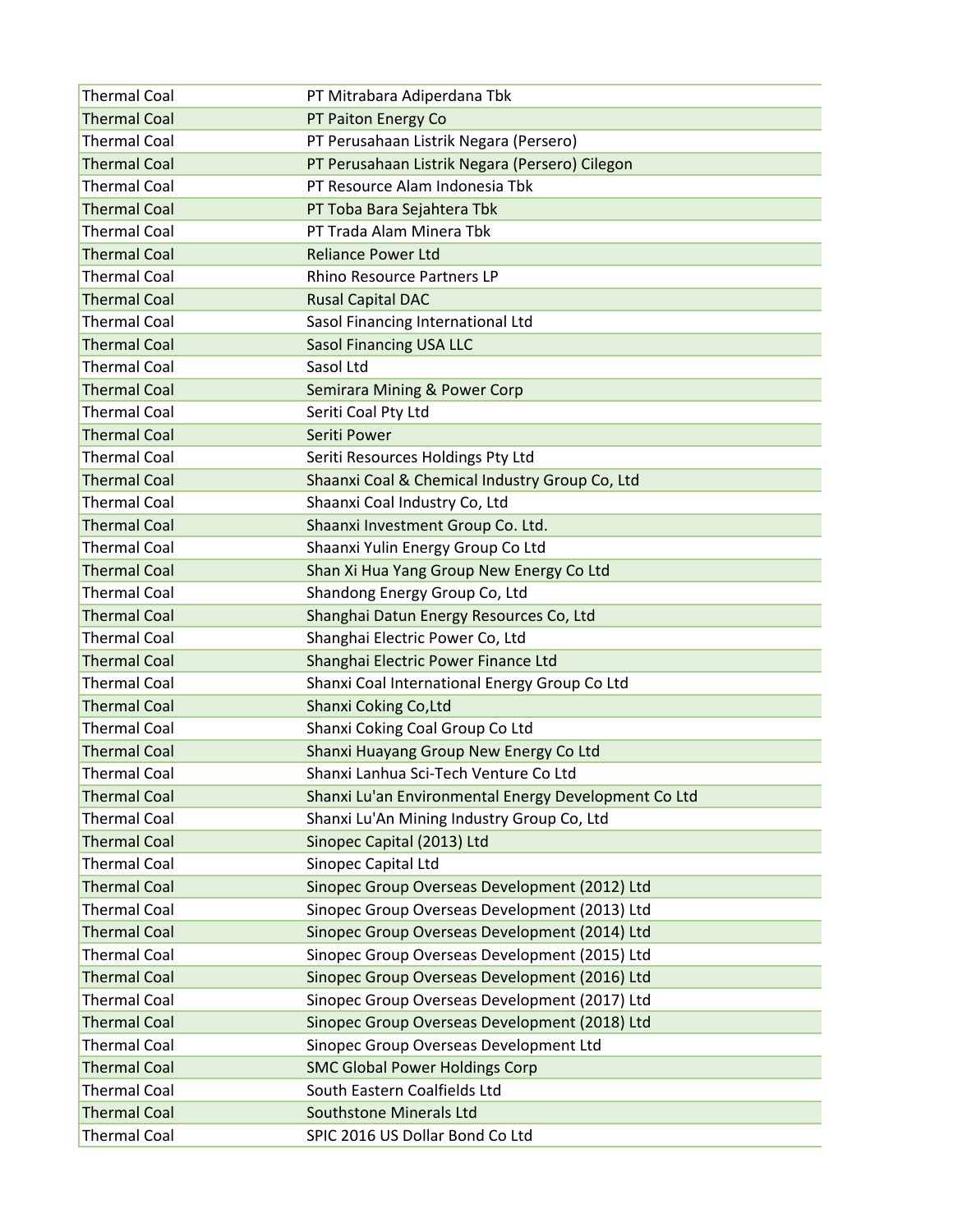| <b>Thermal Coal</b> | SPIC 2018 USD Senior Perpetual Bond Co Ltd           |
|---------------------|------------------------------------------------------|
| <b>Thermal Coal</b> | State Development and Investment Corp (SDIC)         |
| <b>Thermal Coal</b> | State Power Investment Corp, Ltd                     |
| <b>Thermal Coal</b> | Sundiro Holding Co Ltd                               |
| <b>Thermal Coal</b> | Tebian Electric Apparatus Stock Co, Ltd              |
| <b>Thermal Coal</b> | <b>TerraCom Ltd</b>                                  |
| <b>Thermal Coal</b> | The Hongkong Electric Co, Ltd                        |
| <b>Thermal Coal</b> | The Lanna Resources Public Co, Ltd                   |
| <b>Thermal Coal</b> | The Singareni Collieries Co Ltd                      |
| <b>Thermal Coal</b> | The Tata Power Company Limited                       |
| <b>Thermal Coal</b> | Thungela Resources Ltd                               |
| <b>Thermal Coal</b> | Top Energy Co Ltd Shanxi                             |
| <b>Thermal Coal</b> | <b>TransAlta Corp</b>                                |
| <b>Thermal Coal</b> | <b>Turkish Coal Enterprise</b>                       |
| <b>Thermal Coal</b> | <b>Union Electric Co</b>                             |
| <b>Thermal Coal</b> | <b>Universal Coal PLC</b>                            |
| <b>Thermal Coal</b> | Viesgo Infraestructuras Energéticas SL               |
| <b>Thermal Coal</b> | Vietnam Electricity Corp (EVN)                       |
| <b>Thermal Coal</b> | Vinacomin - Mong Duong Coal JSC                      |
| <b>Thermal Coal</b> | Vinacomin - Vang Danh Coal JSC                       |
| <b>Thermal Coal</b> | Vinacomin Cao Son Coal JSC                           |
| <b>Thermal Coal</b> | Vinacomin Coc Sau Coal JSC                           |
| <b>Thermal Coal</b> | Vinacomin Deo Nai Coal JSC                           |
| <b>Thermal Coal</b> | Vinacomin Nui Beo Coal JSC                           |
| <b>Thermal Coal</b> | Vinacomin-Ha Tu Coal JSC                             |
| <b>Thermal Coal</b> | Washington H Soul Pattinson & Co Ltd                 |
| <b>Thermal Coal</b> | <b>Wescoal Holdings Ltd</b>                          |
| <b>Thermal Coal</b> | Western Coalfields Ltd                               |
| <b>Thermal Coal</b> | <b>Westmoreland Coal Co</b>                          |
| <b>Thermal Coal</b> | <b>Westmoreland Mining Holdings LLC</b>              |
| <b>Thermal Coal</b> | <b>Whitehaven Coal Ltd</b>                           |
| <b>Thermal Coal</b> | Yancoal Australia Ltd                                |
| <b>Thermal Coal</b> | Yancoal International Resources Development Co, Ltd  |
| <b>Thermal Coal</b> | Yankuang Group Co, Ltd                               |
| <b>Thermal Coal</b> | Yanzhou Coal Mining Co Ltd                           |
| <b>Thermal Coal</b> | Zhejiang Southeast Electric Power Co, Ltd            |
| <b>Thermal Coal</b> | Zhejiang Zheneng Electric Power Co Ltd               |
| <b>Thermal Coal</b> | Zhengzhou Coal Industry & Electric Power Co, Ltd     |
| <b>Tobacco</b>      | 22nd Century Group Inc                               |
| Tobacco             | Al-Eqbal Co for Investment Plc                       |
| <b>Tobacco</b>      | Altria Group Inc                                     |
| Tobacco             | <b>BADECO ADRIA dd</b>                               |
| <b>Tobacco</b>      | <b>BAT Brasil</b>                                    |
| Tobacco             | <b>BAT Capital Corp</b>                              |
| <b>Tobacco</b>      | <b>BAT International Finance plc</b>                 |
| Tobacco             | British American Tobacco Bangladesh Co               |
| <b>Tobacco</b>      | <b>British American Tobacco Chile Operaciones SA</b> |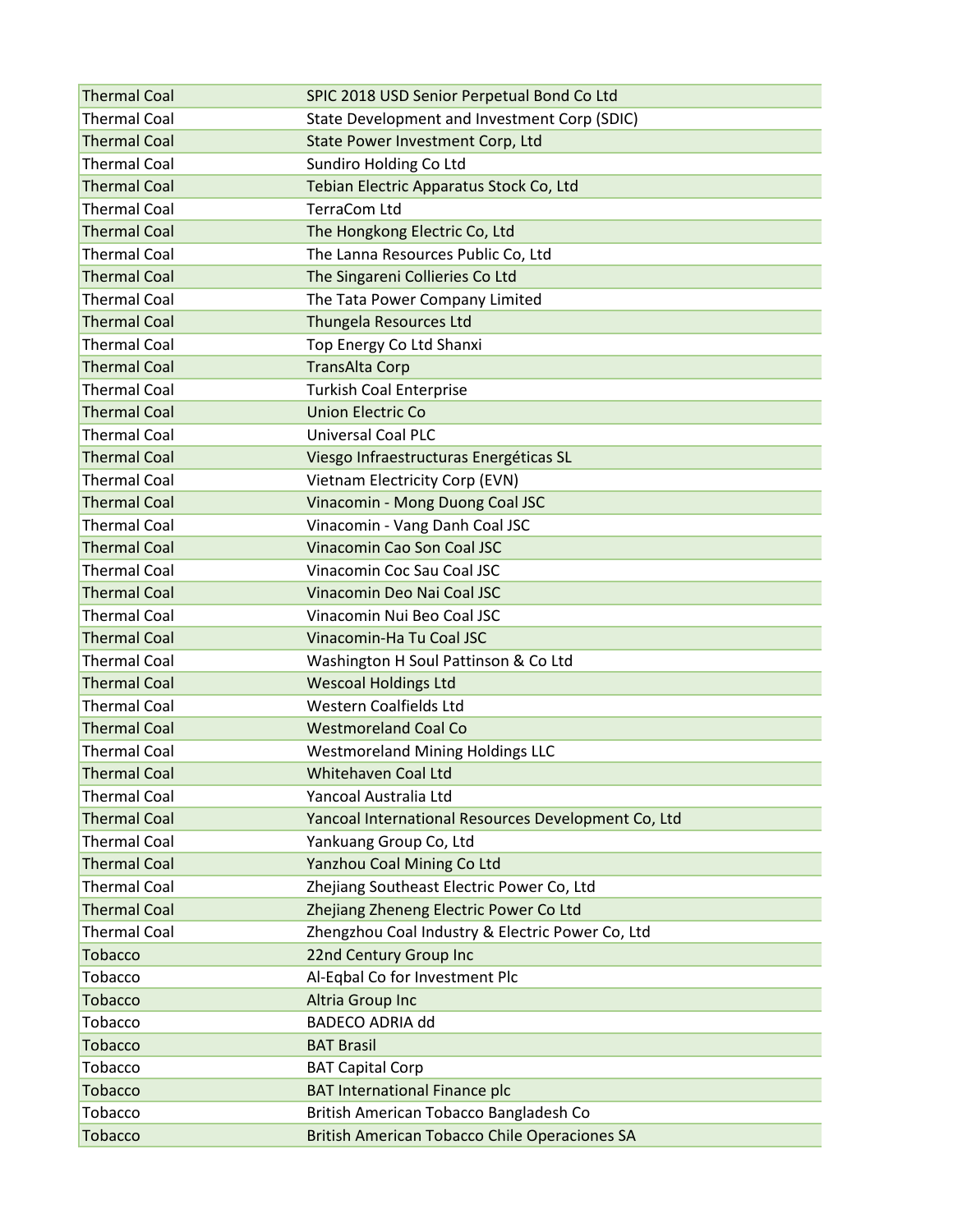| Tobacco        | British American Tobacco Holdings (The Netherlands) BV |
|----------------|--------------------------------------------------------|
| <b>Tobacco</b> | British American Tobacco Kenya Ltd                     |
| Tobacco        | British American Tobacco Malaysia Bhd                  |
| <b>Tobacco</b> | <b>British American Tobacco plc</b>                    |
| Tobacco        | British American Tobacco Uganda Ltd                    |
| Tobacco        | British American Tobacco Zambia Plc                    |
| Tobacco        | British American Tobacco Zimbabwe Ltd                  |
| <b>Tobacco</b> | <b>Bulgartabac Holding AD</b>                          |
| Tobacco        | Ceylon Tobacco Co PLC                                  |
| <b>Tobacco</b> | China Boton Group Co, Ltd                              |
| Tobacco        | China National Tobacco Corp                            |
| <b>Tobacco</b> | Coka Duvanska Industrija AD                            |
| Tobacco        | CTO Public Co Ltd                                      |
| <b>Tobacco</b> | Duvanska Industrija ad Bujanovac                       |
| Tobacco        | Eastern Co (Egypt)                                     |
| <b>Tobacco</b> | Godfrey Phillips India Ltd                             |
| Tobacco        | Golden Tobacco Ltd                                     |
| Tobacco        | <b>Gotse Delchev Tabac AD</b>                          |
| Tobacco        | Imperial Brands Finance Netherlands BV                 |
| <b>Tobacco</b> | <b>Imperial Brands Finance Plc</b>                     |
| Tobacco        | <b>Imperial Brands PLC</b>                             |
| <b>Tobacco</b> | <b>ITC Ltd</b>                                         |
| Tobacco        | Japan Tobacco Inc                                      |
| <b>Tobacco</b> | Jerusalem Cigarette co LTD                             |
| Tobacco        | JT International Financial Services BV                 |
| <b>Tobacco</b> | Karelia Tobacco Co, Inc                                |
| Tobacco        | Khyber Tobacco Co Ltd                                  |
| <b>Tobacco</b> | KT&G Corp                                              |
| Tobacco        | Lorillard, LLC                                         |
| <b>Tobacco</b> | LT Group, Inc                                          |
| Tobacco        | Ngan Son JSC                                           |
| <b>Tobacco</b> | Nikotiana BT Holding AD                                |
| Tobacco        | NTC Industries Ltd                                     |
| <b>Tobacco</b> | Old Holdco, Inc                                        |
| Tobacco        | Pakistan Tobacco Co Ltd                                |
| <b>Tobacco</b> | Philip Morris (Pakistan) Ltd                           |
| Tobacco        | Philip Morris CR as                                    |
| <b>Tobacco</b> | Philip Morris International Inc                        |
| Tobacco        | <b>Philip Morris Operations AD</b>                     |
| <b>Tobacco</b> | PT Bentoel International Investama Tbk                 |
| Tobacco        | PT Gudang Garam Tbk                                    |
| Tobacco        | PT Hanjaya Mandala Sampoerna Tbk                       |
| Tobacco        | PT Indonesian Tobacco Tbk                              |
| <b>Tobacco</b> | PT Wismilak Inti Makmur Tbk                            |
| Tobacco        | Pyxus International, Inc                               |
| <b>Tobacco</b> | <b>Reinet Investments SCA</b>                          |
| Tobacco        | Reynolds American Inc                                  |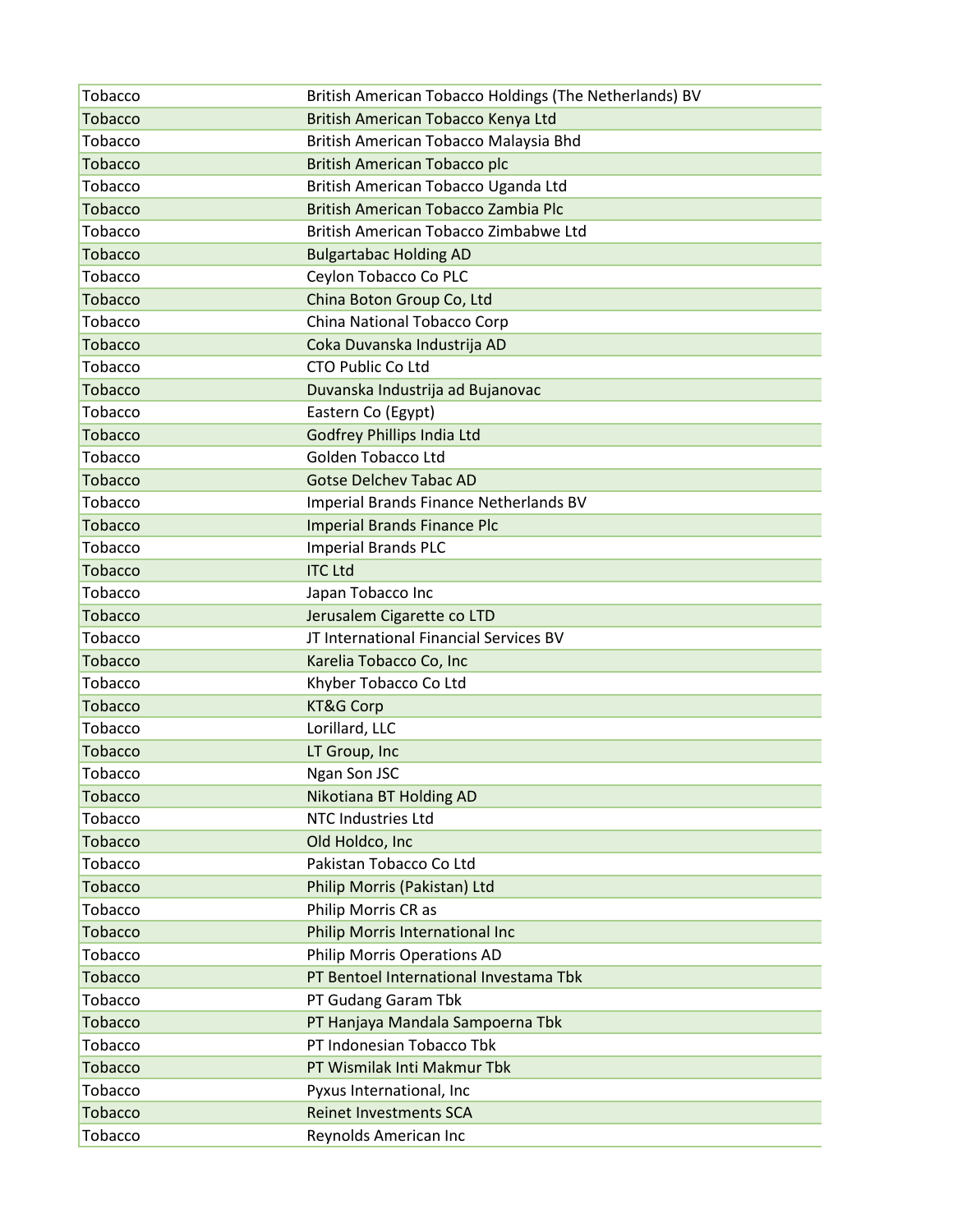| Tobacco        | Scandinavian Tobacco Group A/S          |
|----------------|-----------------------------------------|
| Tobacco        | Shanghai Industrial Holdings Ltd        |
| <b>Tobacco</b> | Sinnar Bidi Udyog Ltd                   |
| Tobacco        | <b>SITAB</b>                            |
| <b>Tobacco</b> | Slantse Stara Zagora Tabac AD           |
| Tobacco        | Standard Diversified, Inc               |
| Tobacco        | <b>STG Global Finance BV</b>            |
| Tobacco        | Swedish Match AB                        |
| <b>Tobacco</b> | Tanzania Cigarette Co Ltd               |
| Tobacco        | Tian Chang Group Holdings Ltd           |
| <b>Tobacco</b> | <b>Turning Point Brands Inc</b>         |
| Tobacco        | Tutunski Kombinat AD Prilep             |
| <b>Tobacco</b> | <b>Union Investment Corp</b>            |
| Tobacco        | Union Tobacco & Cigarette Industries Co |
| <b>Tobacco</b> | <b>Universal Corp</b>                   |
| Tobacco        | Vapor Group, Inc                        |
| <b>Tobacco</b> | <b>Vector Group Ltd</b>                 |
| Tobacco        | <b>VPR Brands LP</b>                    |
| Tobacco        | <b>VST Industries Ltd</b>               |
| Tobacco        | West Indian Tobacco Co Ltd              |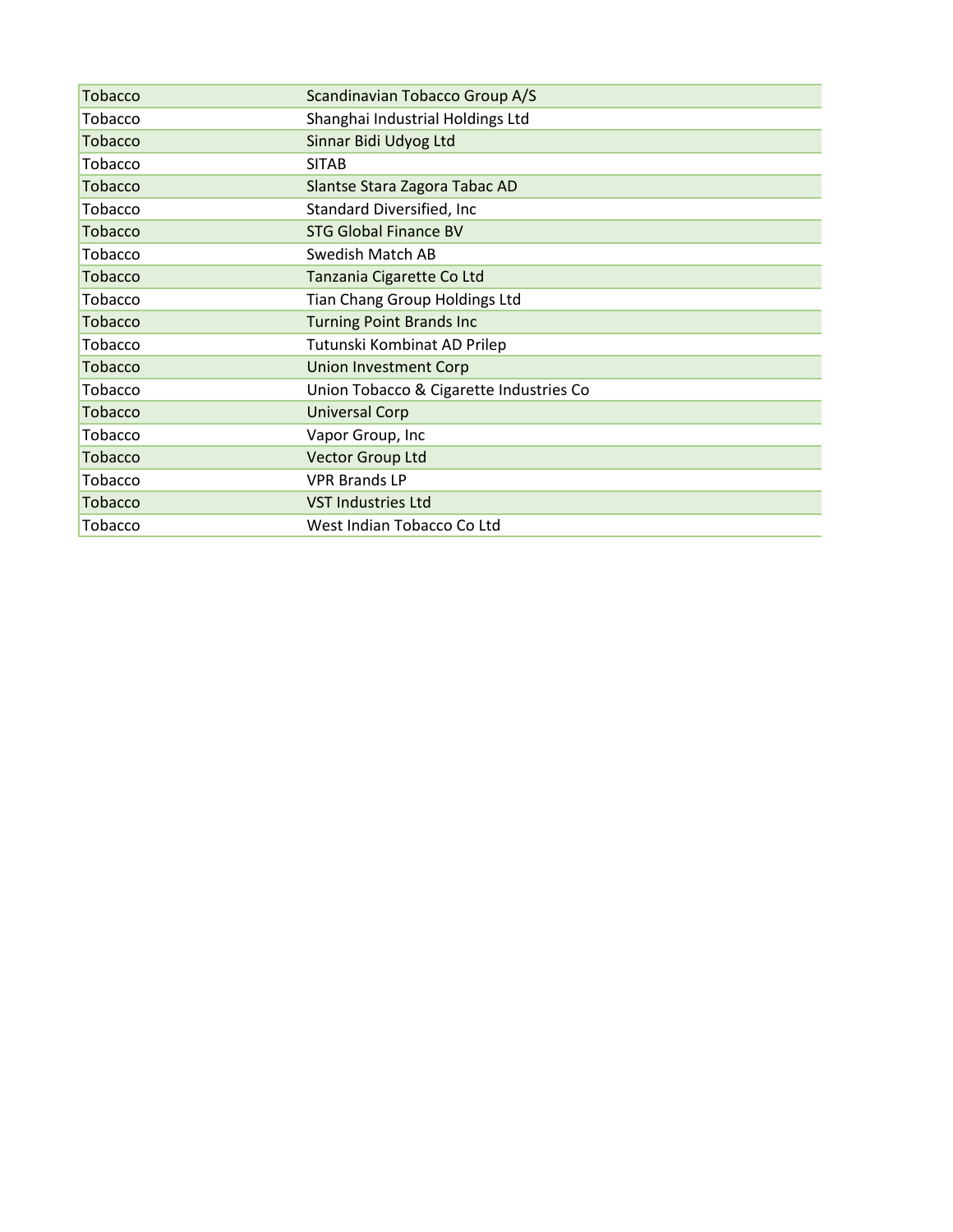| Column1 |  |
|---------|--|
|         |  |
|         |  |
|         |  |
|         |  |
|         |  |
|         |  |
|         |  |
|         |  |
|         |  |
|         |  |
|         |  |
|         |  |
|         |  |
|         |  |
|         |  |
|         |  |
|         |  |
|         |  |
|         |  |
|         |  |
|         |  |
|         |  |
|         |  |
|         |  |
|         |  |
|         |  |
|         |  |
|         |  |
|         |  |
|         |  |
|         |  |
|         |  |
|         |  |
|         |  |
|         |  |
|         |  |
|         |  |
|         |  |
|         |  |
|         |  |
|         |  |
|         |  |
|         |  |
|         |  |
|         |  |
|         |  |
|         |  |
|         |  |
|         |  |
|         |  |
|         |  |
|         |  |
|         |  |
|         |  |
|         |  |
|         |  |
|         |  |
|         |  |
|         |  |
|         |  |
|         |  |
|         |  |
|         |  |
|         |  |
|         |  |
|         |  |
|         |  |
|         |  |
|         |  |
|         |  |
|         |  |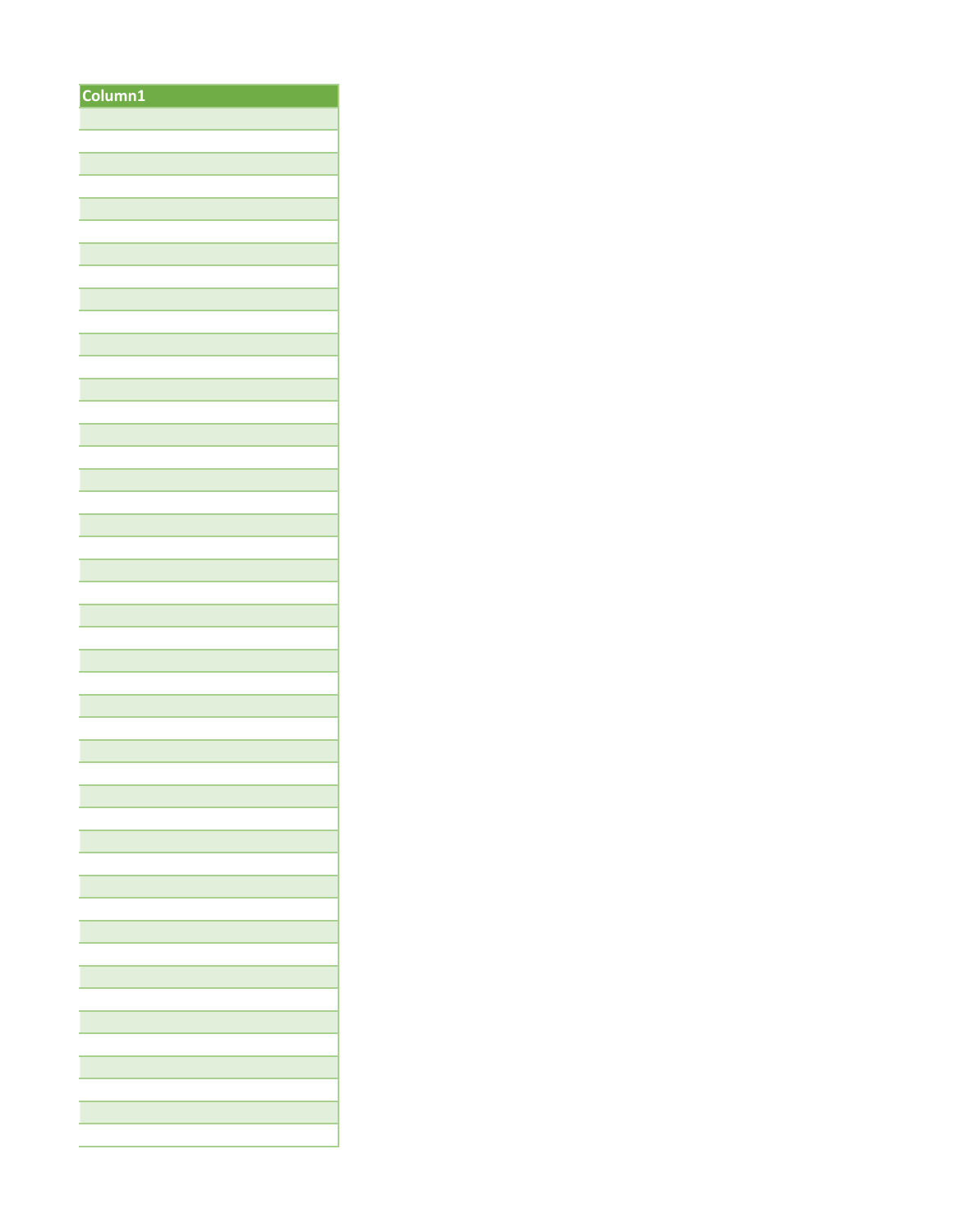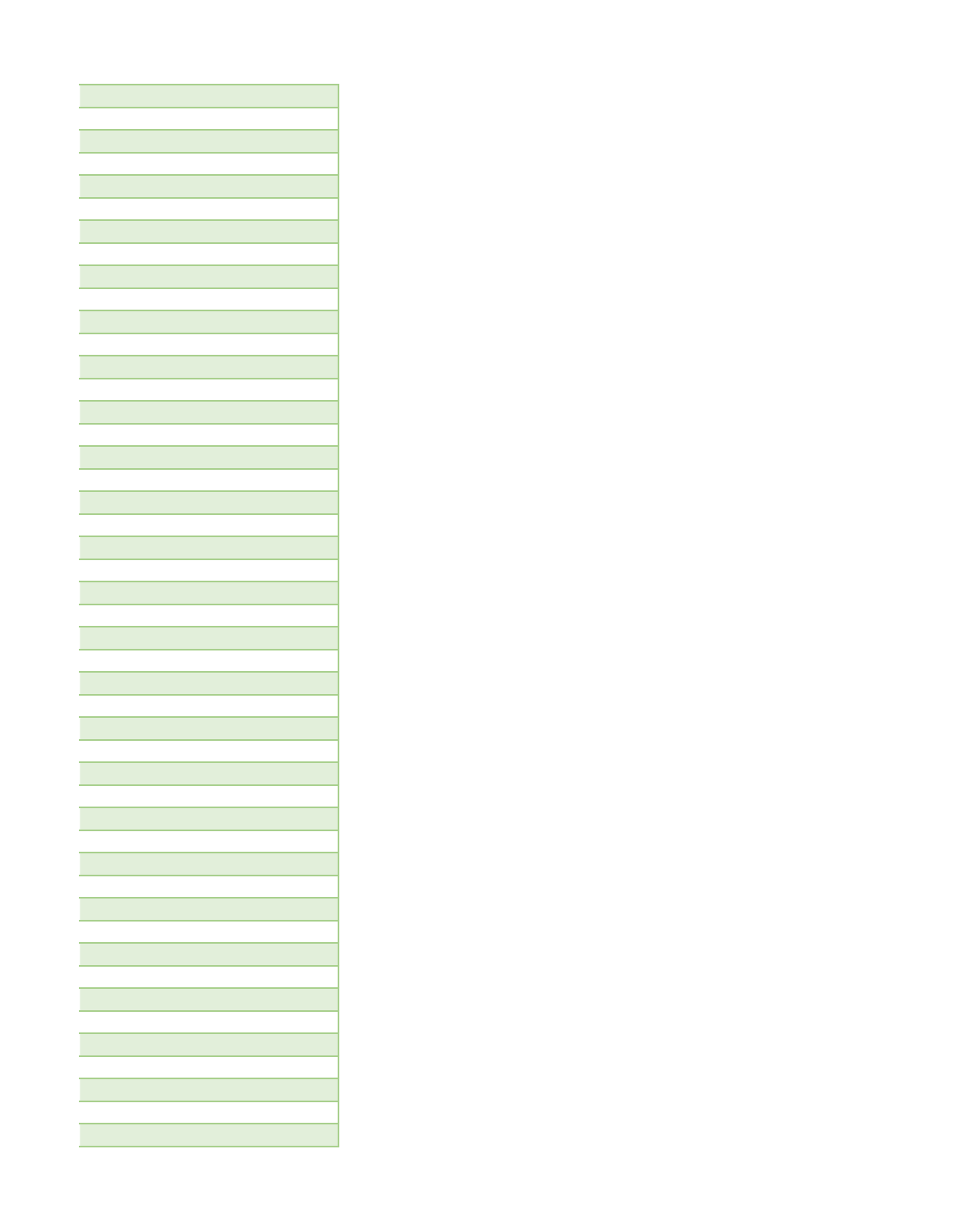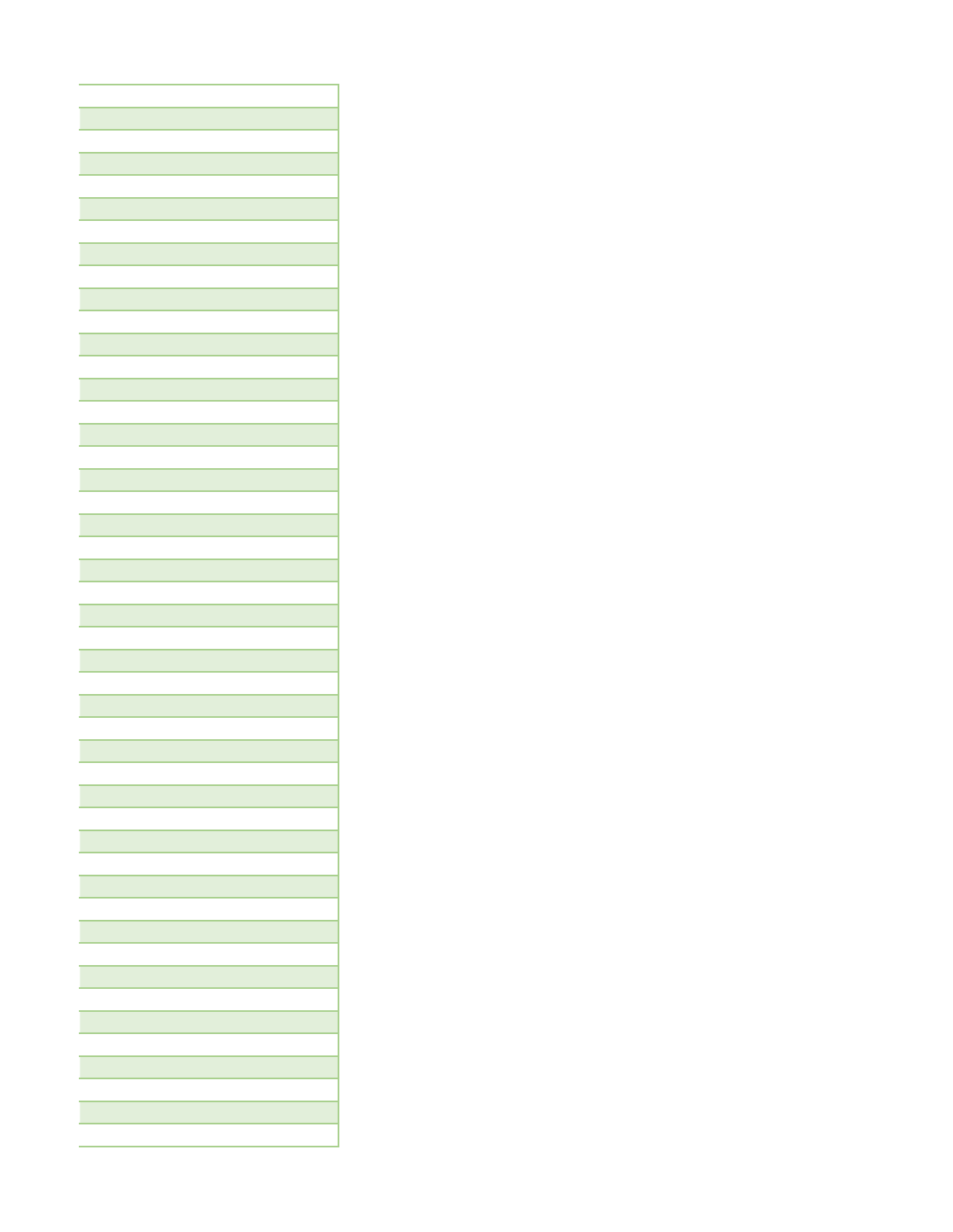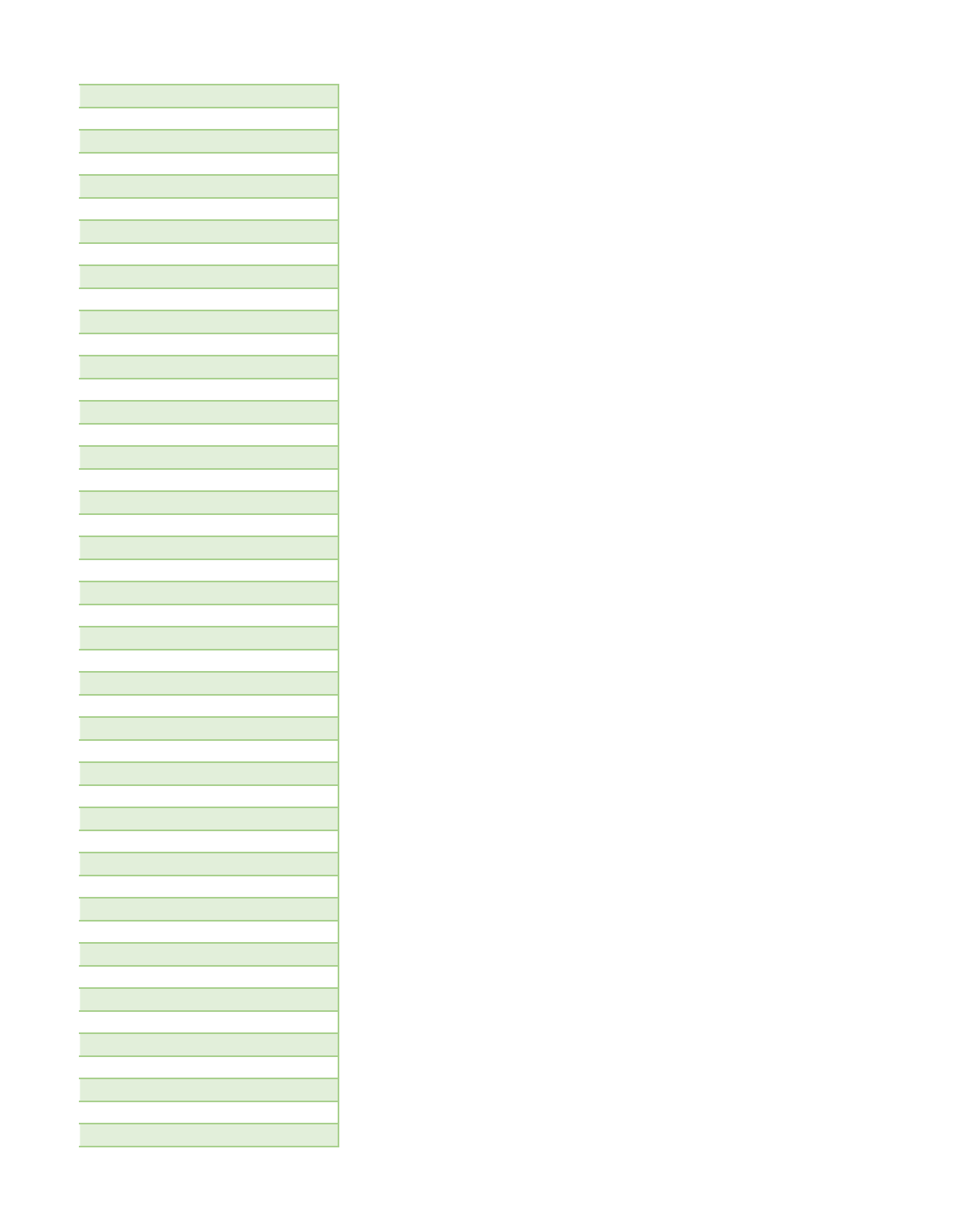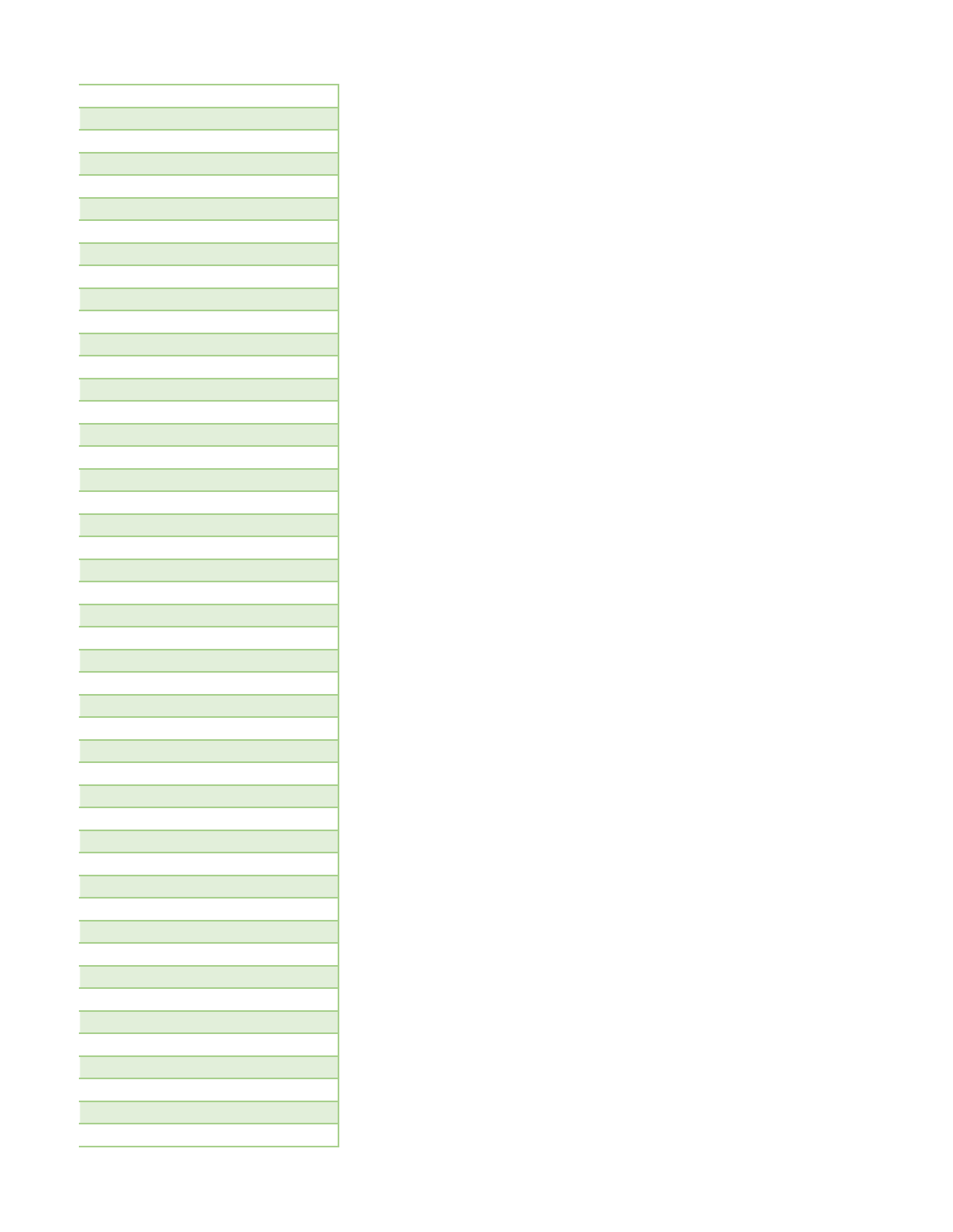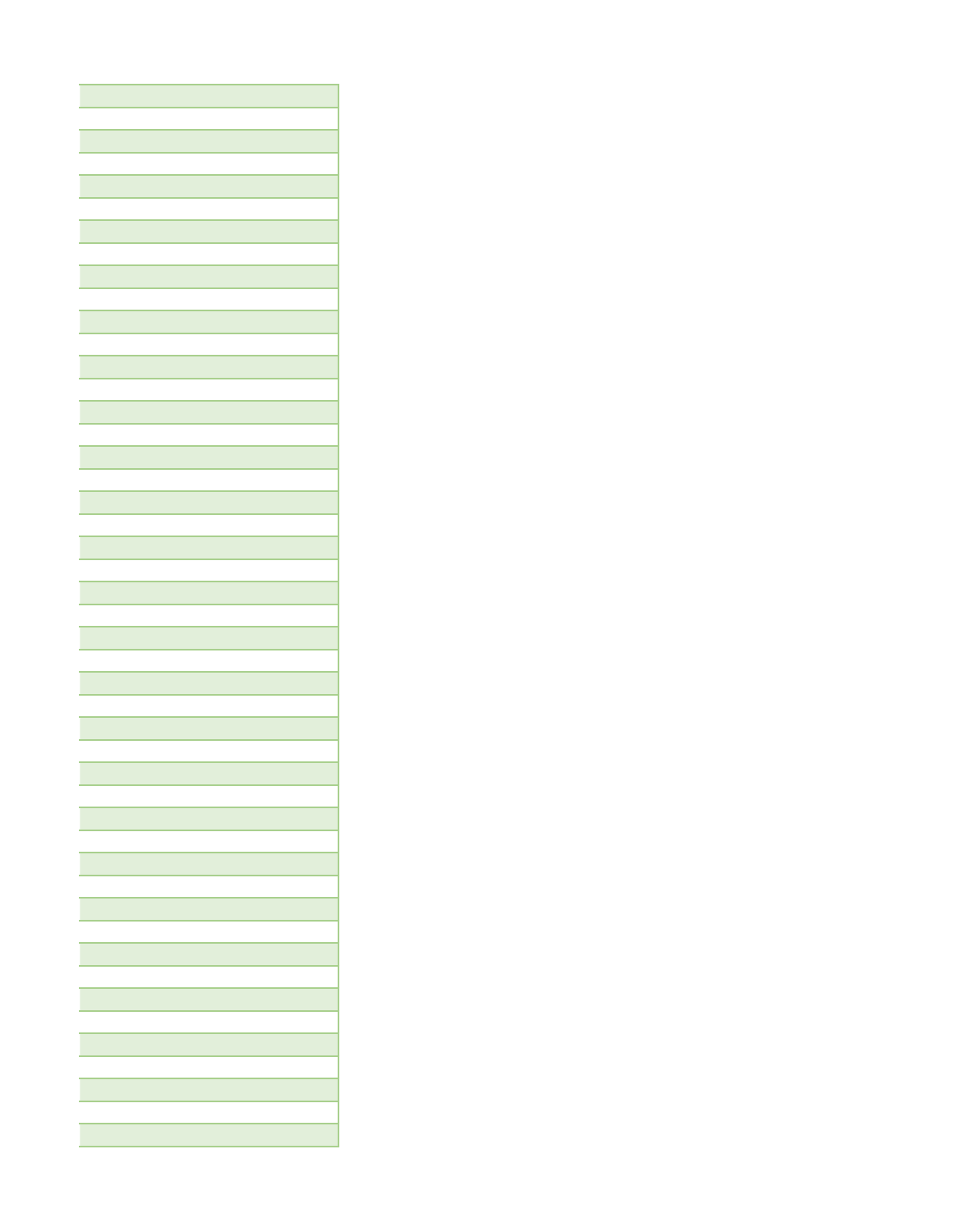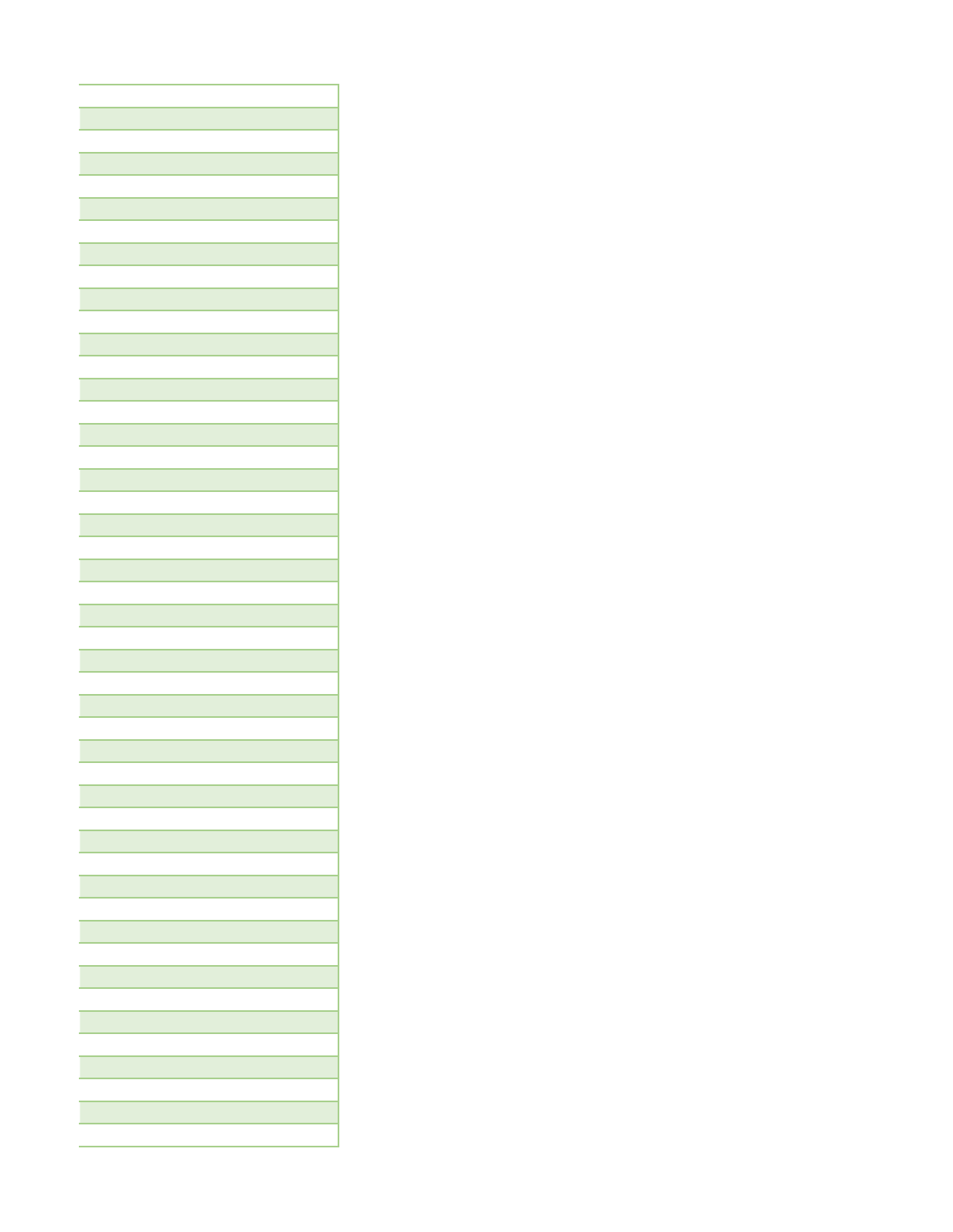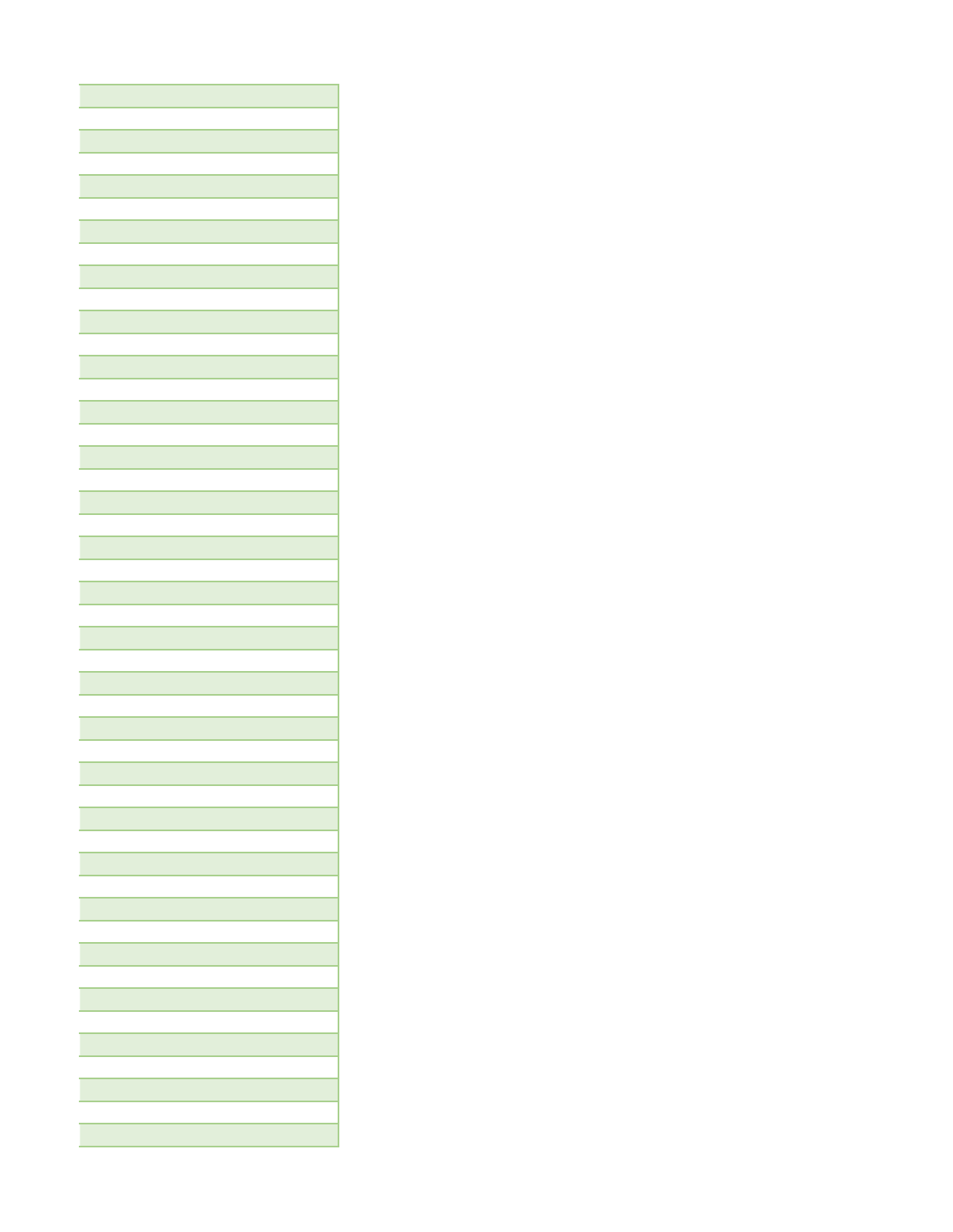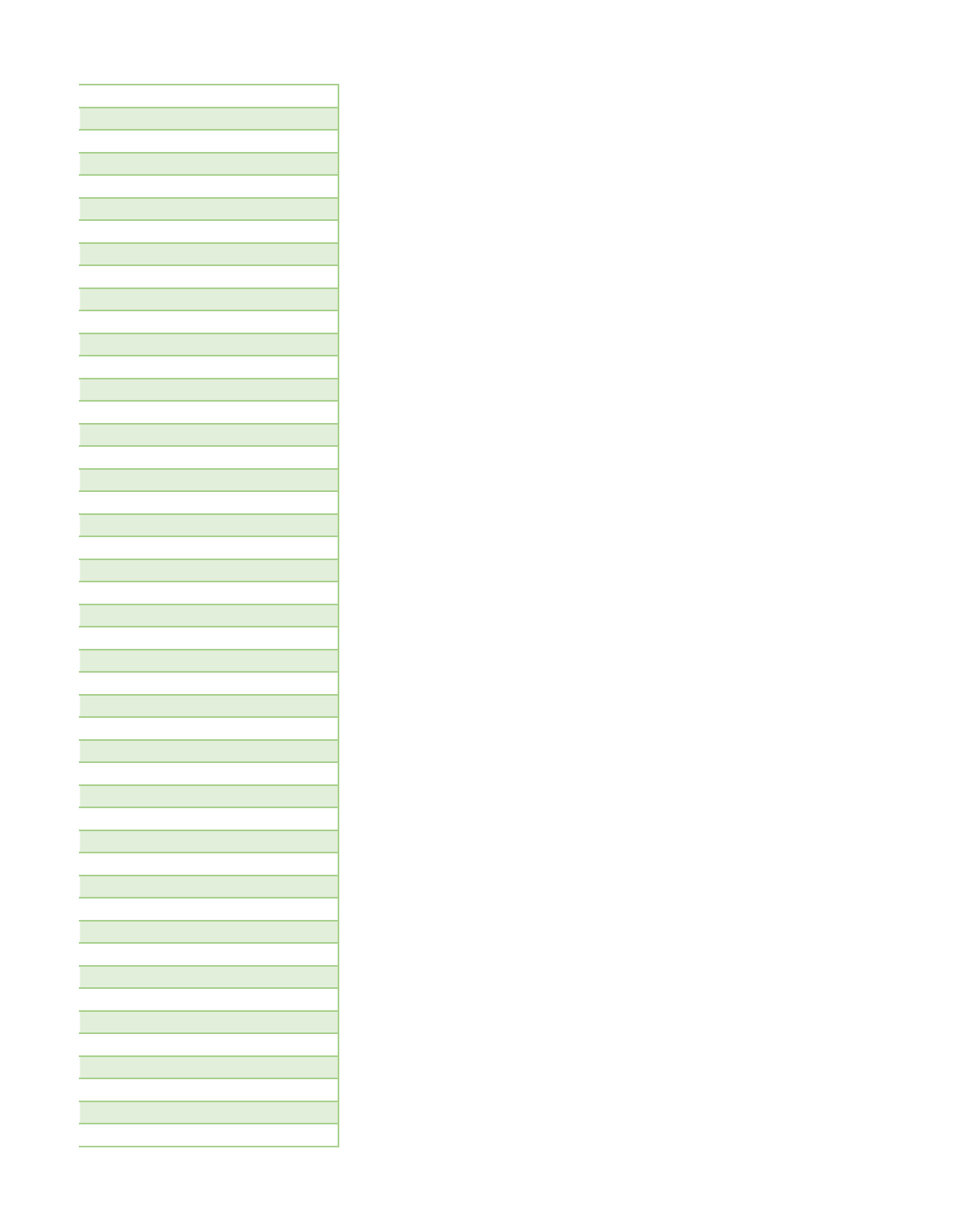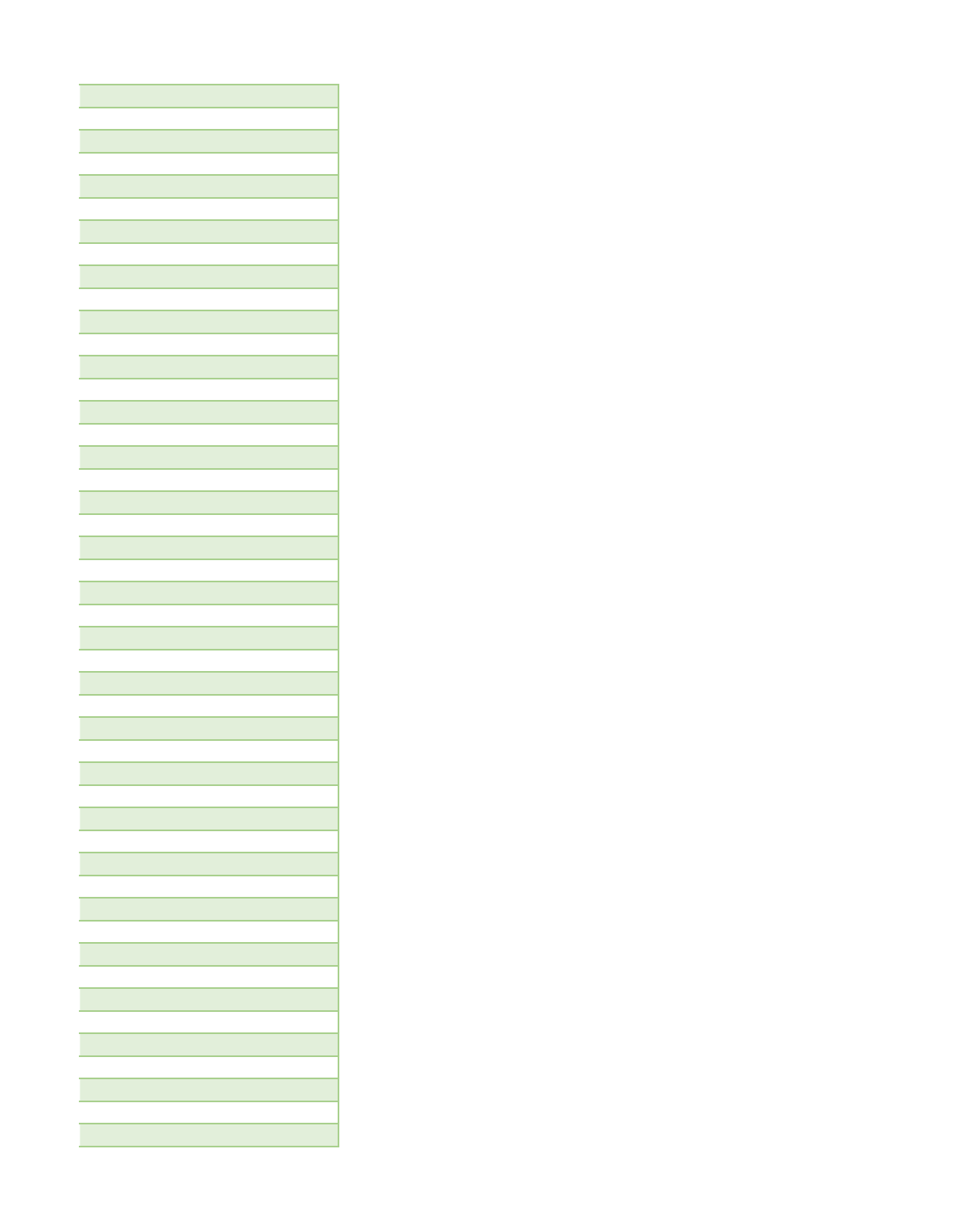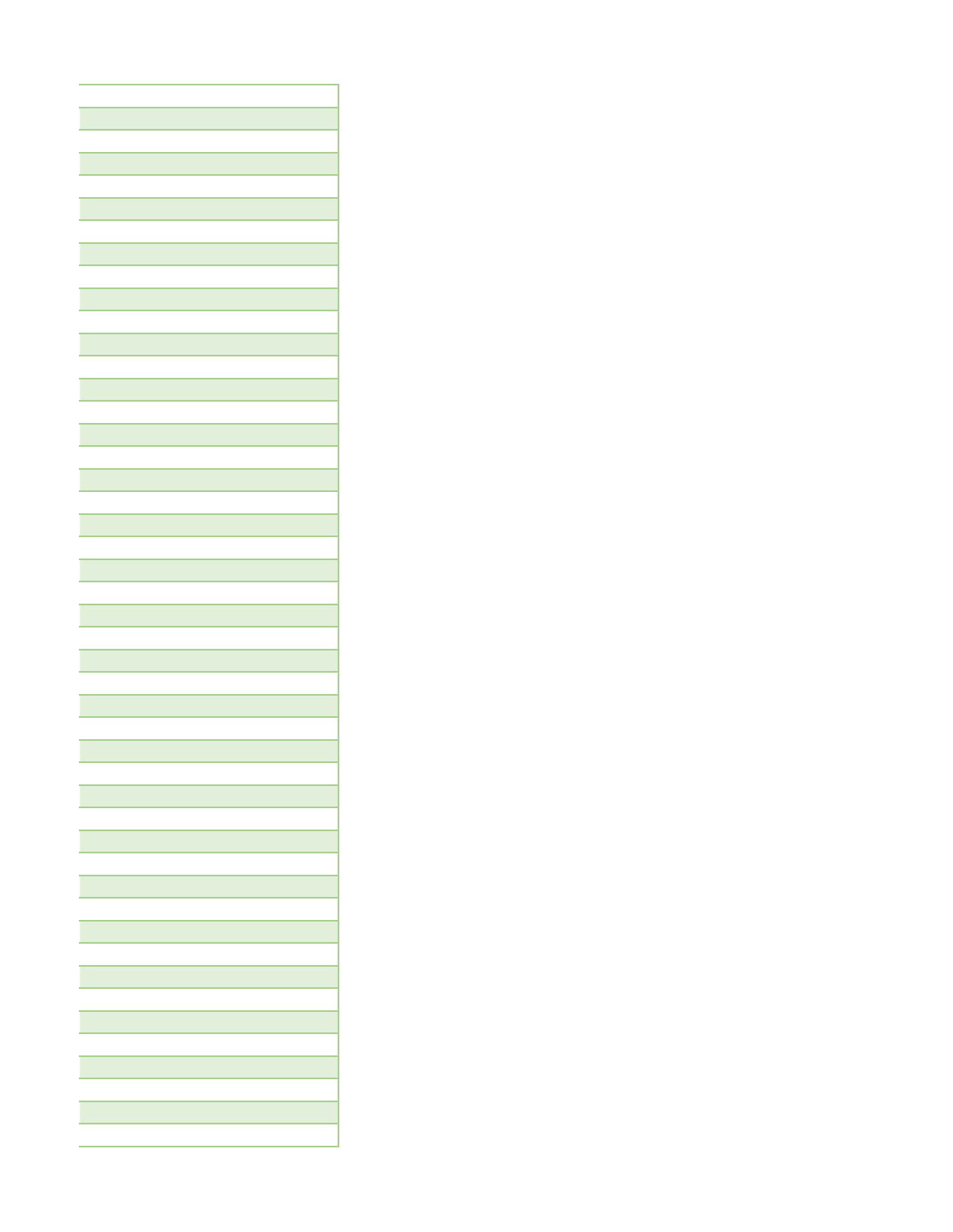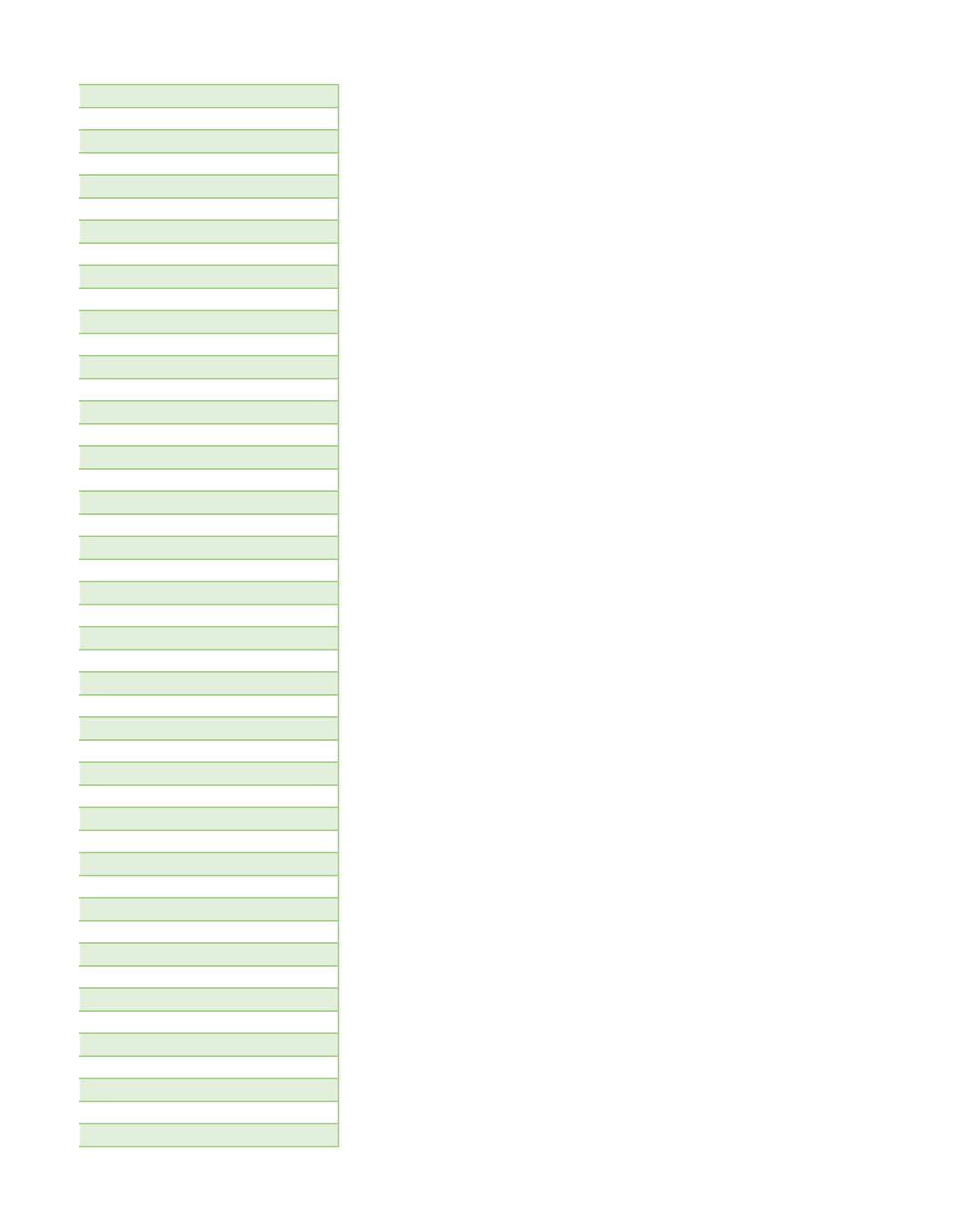